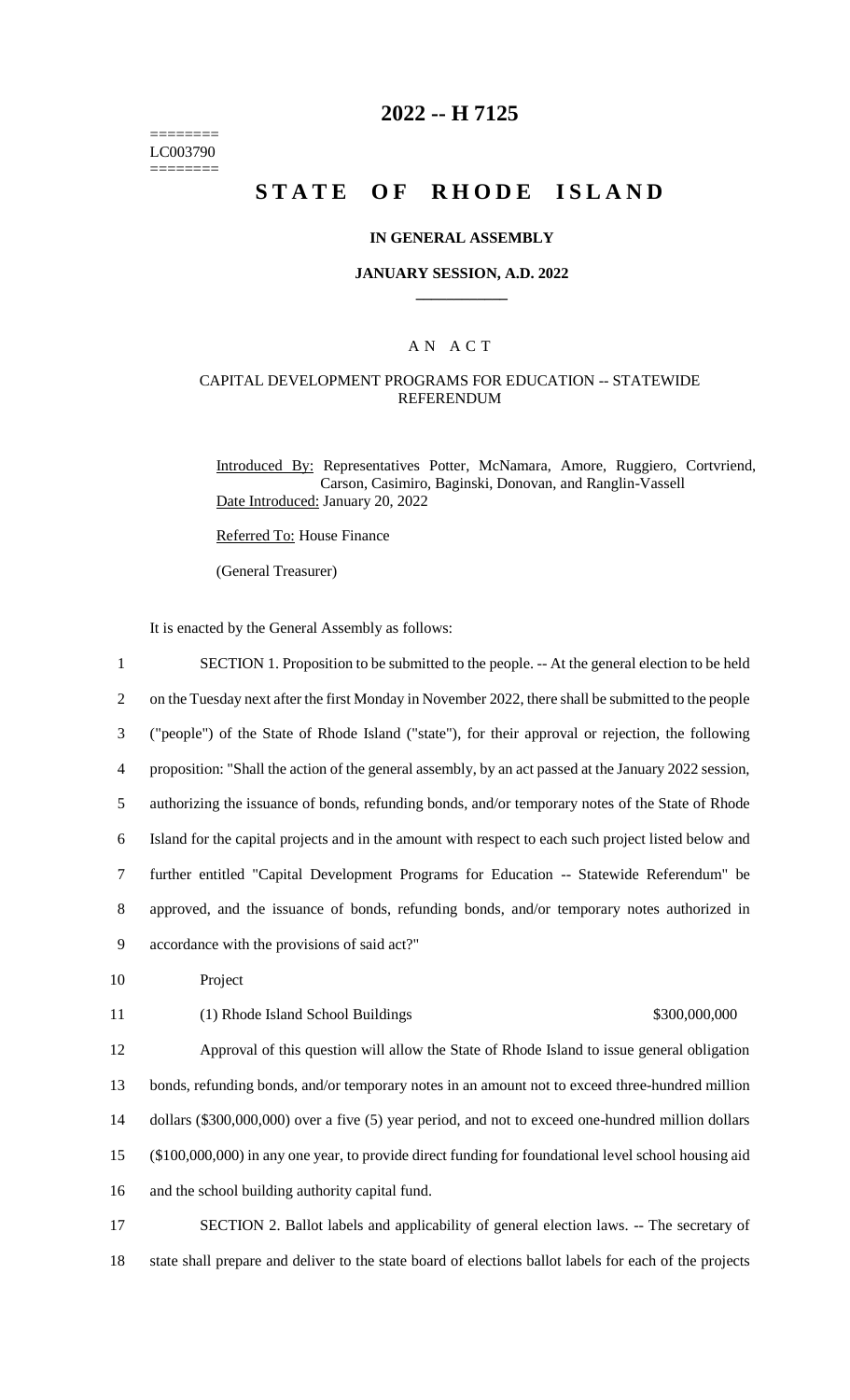provided for in Section 1 hereof with the designations "approve" or "reject" provided next to the description of each such project to enable voters to approve or reject each such proposition. The general election laws, so far as consistent herewith, shall apply to this proposition.

 SECTION 3. Approval of project by people. -- If a majority of the people voting on the proposition in Section 1 hereof shall vote to approve the project stated therein, said project shall be deemed to be approved by the people. The authority to issue bonds, refunding bonds and/or temporary notes of the state shall be limited to the aggregate amount for all such projects as set forth in the proposition, which has been approved by the people.

 SECTION 4. Bonds for capital development program. -- The general treasurer is hereby authorized and empowered, with the approval of the governor, and in accordance with the provisions of this act to issue capital development bonds in serial form, in the name of and on behalf of the State of Rhode Island, in amounts as may be specified by the governor in an aggregate principal amount not to exceed the total amount for all projects approved by the people and designated as "capital development loan of 2022 bonds." Provided, however, that the aggregate principal amount of such capital development bonds and of any temporary notes outstanding at any one time issued in anticipation thereof pursuant to Section 7 hereof shall not exceed the total amount for all such projects approved by the people. All provisions in this act relating to "bonds" shall also be deemed to apply to "refunding bonds."

 Capital development bonds issued hereunder shall be in denominations of one thousand dollars (\$1,000) each, or multiples thereof, and shall be payable in any coin or currency of the United States which at the time of payment shall be legal tender for public and private debts.

 These capital development bonds shall bear such date or dates, mature at specified time or times, but not mature beyond the end of the twentieth state fiscal year following the fiscal year in which they are issued; bear interest payable semi-annually at a specified rate or different or varying rates: be payable at designated time or times at specified place or places; be subject to express terms of redemption or recall, with or without premium; be in a form, with or without interest coupons attached; carry such registration, conversion, reconversion, transfer, debt retirement, acceleration and other provisions as may be fixed by the general treasurer, with the approval by the governor, upon each issue of such capital development bonds at the time of each issue. Whenever the governor shall approve the issuance of such capital development bonds, the governor's approval shall be certified to the secretary of state; the bonds shall be signed by the general treasurer and countersigned by the secretary of state and shall bear the seal of the state. The signature approval of the governor shall be endorsed on each bond.

SECTION 5. Refunding bonds for 2022 capital development program. -- The general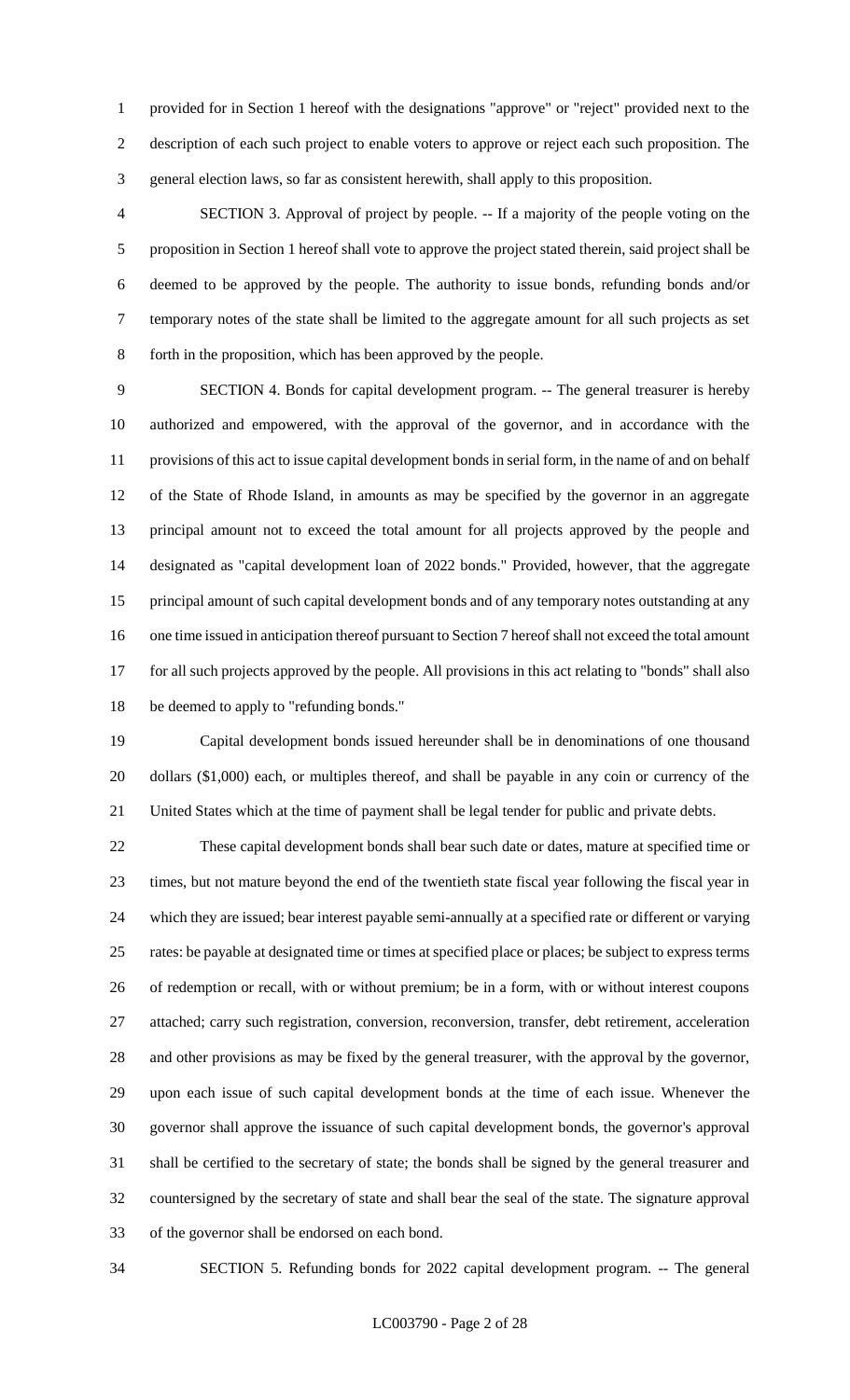treasurer is hereby authorized and empowered, with the approval of the governor, and in accordance with the provisions of this act, to issue bonds to refund the 2022 capital development program bonds, in the name of and on behalf of the state, in amounts as may be specified by the governor in an aggregate principal amount not to exceed the total amount approved by the people, to be designated as "capital development program loan of 2022 refunding bonds" (hereinafter "refunding bonds").

 The general treasurer with the approval of the governor shall fix the terms and form of any refunding bonds issued under this act in the same manner as the capital development bonds issued under this act, except that the refunding bonds may not mature more than twenty (20) years from the date of original issue of the capital development bonds being refunded.

 The proceeds of the refunding bonds, exclusive of any premium and accrual interest and net the underwriters' cost, and cost of bond insurance, shall, upon their receipt, be paid by the general treasurer immediately to the paying agent for the capital development bonds which are to be called and prepaid. The paying agent shall hold the refunding bond proceeds in trust until they are applied to prepay the capital development bonds. While such proceeds are held in trust, the proceeds may be invested for the benefit of the state in obligations of the United States of America or the State of Rhode Island.

 If the general treasurer shall deposit with the paying agent for the capital development bonds the proceeds of the refunding bonds, or proceeds from other sources, amounts that, when invested in obligations of the United States or the State of Rhode Island, are sufficient to pay all principal, interest, and premium, if any, on the capital development bonds until these bonds are called for prepayment, then such capital development bonds shall not be considered debts of the State of Rhode Island for any purpose starting from the date of deposit of such monies with the paying agent. The refunding bonds shall continue to be a debt of the state until paid.

 The term "bond" shall include "note," and the term "refunding bonds" shall include "refunding notes" when used in this act.

 SECTION 6. Proceeds of capital development program. -- The general treasurer is directed to deposit the proceeds from the sale of capital development bonds issued under this act, exclusive of premiums and accrued interest and net the underwriters' cost, and cost of bond insurance, in one or more of the depositories in which the funds of the state may be lawfully kept in special accounts (hereinafter cumulatively referred to as "such capital development bond fund") appropriately designated for each of the projects set forth in Section 1 hereof which shall have been approved by the people to be used for the purpose of paying the cost of all such projects so approved.

All monies in the capital development bond fund shall be expended for the purposes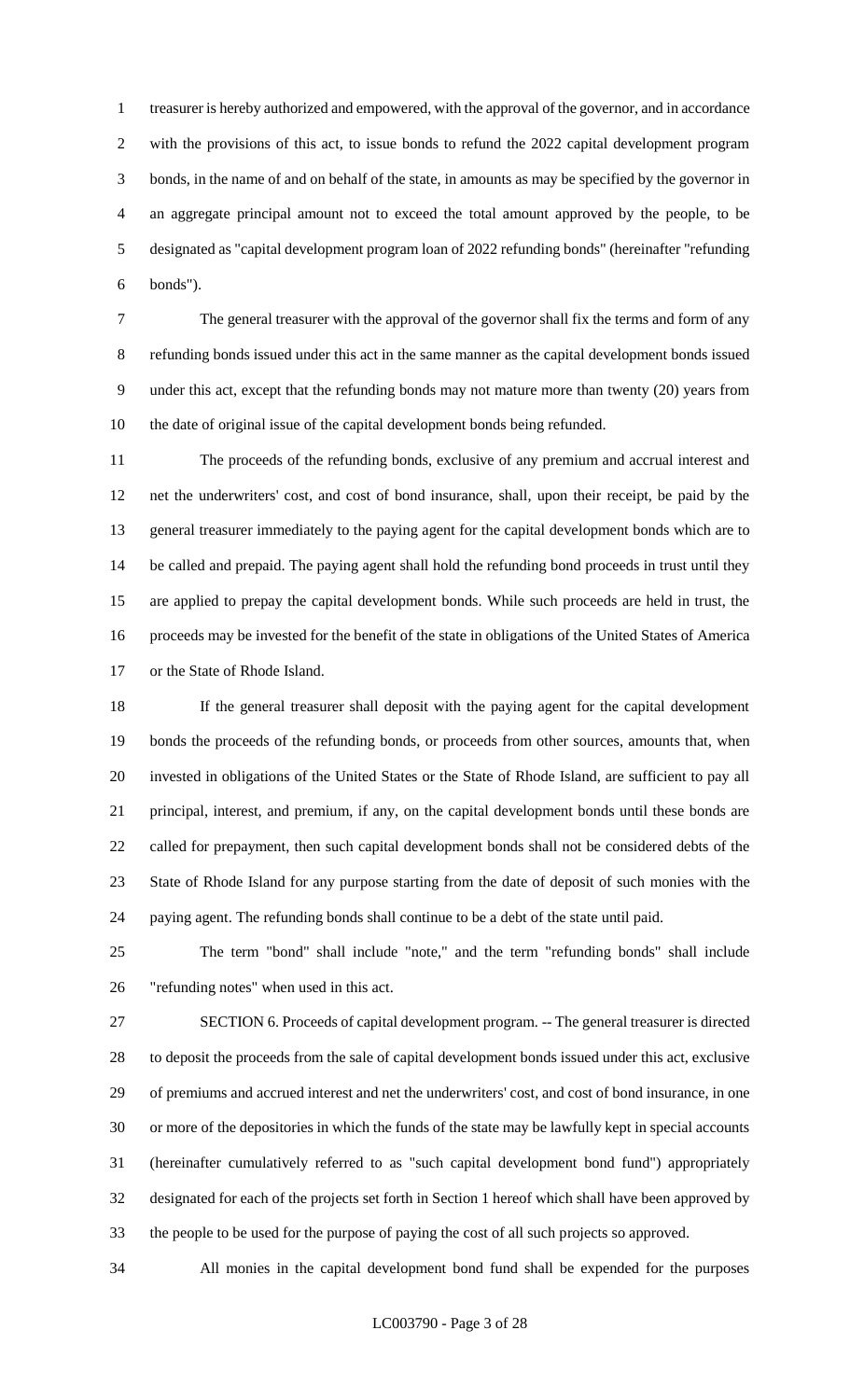specified in the proposition provided for in Section 1 hereof under the direction and supervision of the director of administration (hereinafter referred to as "director"). The director or designee, shall be vested with all power and authority necessary or incidental to the purposes of this act, including, but not limited to, the following authority:

 (1) To acquire land or other real property or any interest, estate or right therein as may be necessary or advantageous to accomplish the purposes of this act;

 (2) To direct payment for the preparation of any reports, plans and specifications, and relocation expenses and other costs such as for furnishings, equipment designing, inspecting and engineering, required in connection with the implementation of any projects set forth in Section 1 hereof;

 (3) To direct payment for the costs of construction, rehabilitation, enlargement, provision of service utilities, and razing of facilities, and other improvements to land in connection with the implementation of any projects set forth in Section 1 hereof; and

 (4) To direct payment for the cost of equipment, supplies, devices, materials and labor for repair, renovation or conversion of systems and structures as necessary for the 2022 capital development program bonds or notes hereunder from the proceeds thereof. No funds shall be expended in excess of the amount of the capital development bond fund designated for each project authorized in Section 1 hereof. With respect to the bonds and temporary notes described in Section 19 1, the proceeds shall be used for the following purposes:

 Question 1, relating to bonds in the amount of three hundred million dollars (\$300,000,000) to provide funding for the construction, renovation, and rehabilitation of the state's public schools pursuant to § 45-38.2-4 (e).

 SECTION 7. Sale of bonds and notes. -- Any bonds or notes issued under the authority of this act shall be sold at not less than the principal amount thereof, in such mode and on such terms and conditions as the general treasurer, with the approval of the governor, shall deem to be in the best interests of the state.

 Any premiums and accrued interest, net of the cost of bond insurance and discount, which may be received on the sale of the capital development bonds or notes shall become part of the municipal road and bridge revolving fund of the state, unless directed by federal law or regulation to be used for some other purpose.

 In the event that the amount received from the sale of the capital development bonds or notes exceeds the amount necessary for the purposes stated in Section 6 hereof, the surplus may be used to the extent possible to retire the bonds as the same may become due, to redeem them in accordance with the terms thereof or otherwise to purchase them as the general treasurer, with the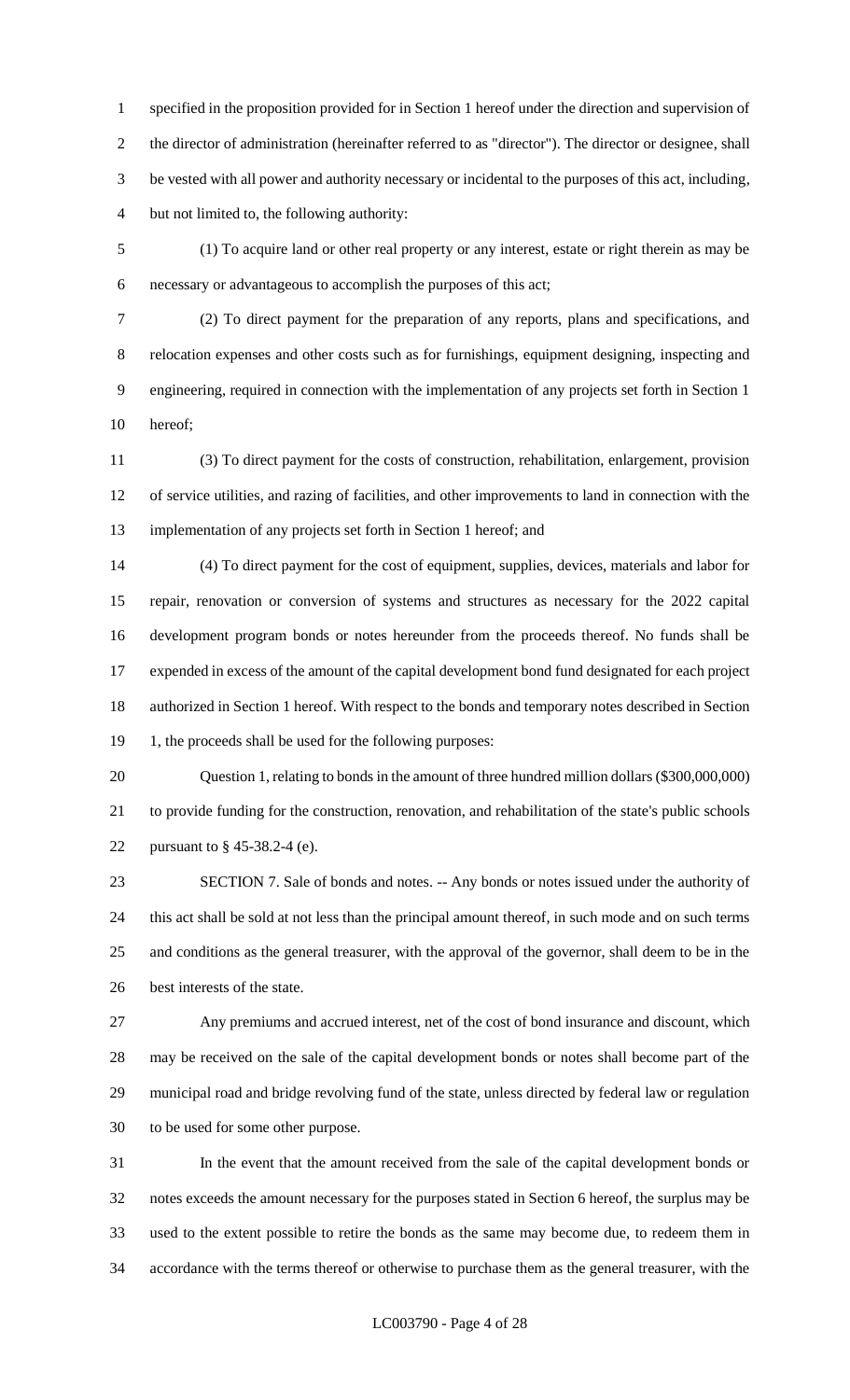approval of the governor, shall deem to be in the best interests of the state.

 Any bonds or notes issued under the provisions of this act and coupons on any capital development bonds, if properly executed by the manual or electronic signatures of officers of the state in office on the date of execution, shall be valid and binding according to their tenor, notwithstanding that before the delivery thereof and payment therefor, any or all such officers shall for any reason have ceased to hold office.

 SECTION 8. Bonds and notes to be tax exempt and general obligations of the state. All bonds and notes issued under the authority of this act shall be exempt from taxation in the state and shall be general obligations of the state, and the full faith and credit of the state is hereby pledged for the due payment of the principal and interest on each of such bonds and notes as the same shall become due.

 SECTION 9. Investment of monies in fund. -- All monies in the capital development fund not immediately required for payment pursuant to the provisions of this act may be invested by the investment commission, as established by chapter 10 of title 35, entitled "state investment commission," pursuant to the provisions of such chapter; provided, however, that the securities in which the capital development fund is invested shall remain a part of the capital development fund until exchanged for other securities; and provided further, that the income from investments of the capital development fund shall become a part of the general fund of the state and shall be applied to the payment of debt service charges of the state, unless directed by federal law or regulation to be used for some other purpose, or to the extent necessary, to rebate to the United States Treasury any income from investments (including gains from the disposition of investments) of proceeds of bonds or notes to the extent deemed necessary to exempt (in whole or in part) the interest paid on such bonds or notes from federal income taxation.

 SECTION 10. Appropriation. -- To the extent the debt service on these bonds is not otherwise provided, a sum sufficient to pay the interest and principal due each year on bonds and notes hereunder is hereby annually appropriated out of any money in the treasury not otherwise appropriated.

 SECTION 11. Advances from general fund. -- The general treasurer is authorized, with the approval of the director and the governor, in anticipation of the issue of bonds or notes or under the authority of this act, to advance to the capital development bond fund for the purposes specified in Section 6 hereof, any funds of the state not specifically held for any particular purpose; provided, however, that all advances made to the capital development bond fund shall be returned to the general fund from the capital development bond fund forthwith upon the receipt by the capital development fund of proceeds resulting from the issue of bonds or notes to the extent of such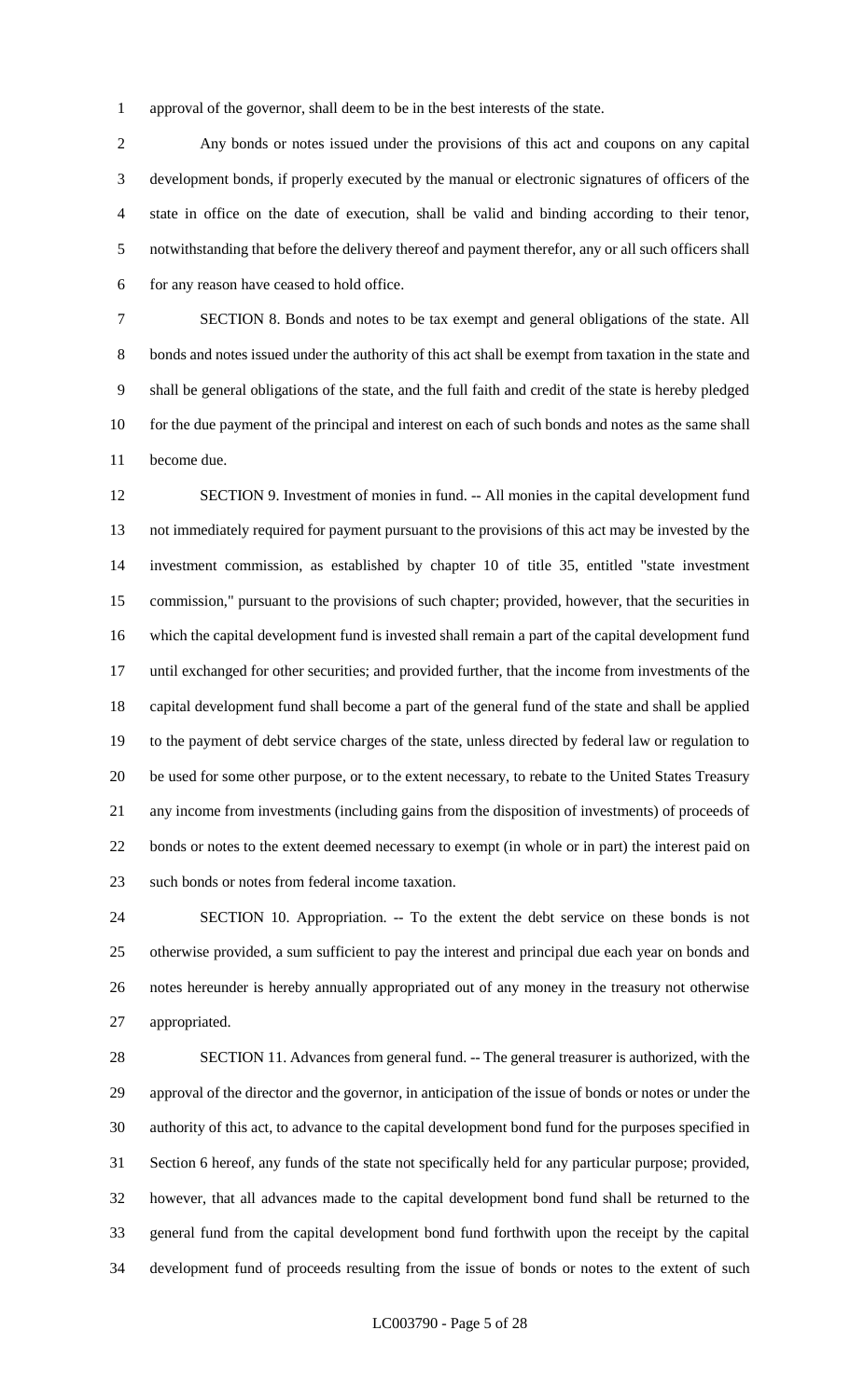advances.

 SECTION 12. Federal assistance and private funds. -- In carrying out this act, the director, designee, is authorized on behalf of the state, with the approval of the governor, to apply for and accept any federal assistance which may become available for the purpose of this act, whether in the form of loan or grant or otherwise, to accept the provision of any federal legislation therefor, to enter into, act and carry out contracts in connection therewith, to act as agent for the federal government in connection therewith, or to designate a subordinate so to act. Where federal assistance is made available, the project shall be carried out in accordance with applicable federal law, the rules and regulations thereunder and the contract or contracts providing for federal assistance, notwithstanding any contrary provisions of state law. Subject to the foregoing, any federal funds received for the purposes of this act shall be deposited in the capital development bond fund and expended as a part thereof. The director, or designee, may also utilize any private funds that may be made available for the purposes of this act.

SECTION 13. Legislative findings, intent, and purposes.

15 It is hereby found and declared as follows:

 (1) It is the intent of the general assembly in enacting this act to protect the state's proprietary and financial interests in major school construction projects by requiring participating contractors and subcontractors working on such projects to maintain effective apprenticeship training programs as a means for ensuring they will deploy properly trained craft labor required for these projects.

 (2) New school construction is a critical and pressing need for Rhode Island. A 2017 report commissioned by the school building authority, State of Rhode Island Schoolhouses, identified more than 2.2 billion dollars (\$2,200,000,000) in deficiencies in the state's three hundred six (306) public schools. Subsequently, state and local authorities won voter approval in 2018 authorizing the issuance of two hundred fifty million dollars (\$250,000,000) in general obligation bonds over five (5) years to fund school construction projects. It is essential that these vital resources be administered carefully to ensure the delivery of safe, timely, high-quality construction projects. To this end, public contracts awarded for this work must fully comply with the intent and purpose of existing state law provisions requiring the use of qualified, responsible bidders pursuant to § 45- 55-5.

 (3) School construction projects valued at five million dollars (\$5,000,000) or more are inherently complex undertakings that utilize multiple site contractors and subcontractors and dozens or even hundreds of skilled craft personnel in various specialized trades. Errors in construction planning on such projects can result in cost overruns, inferior quality, increased safety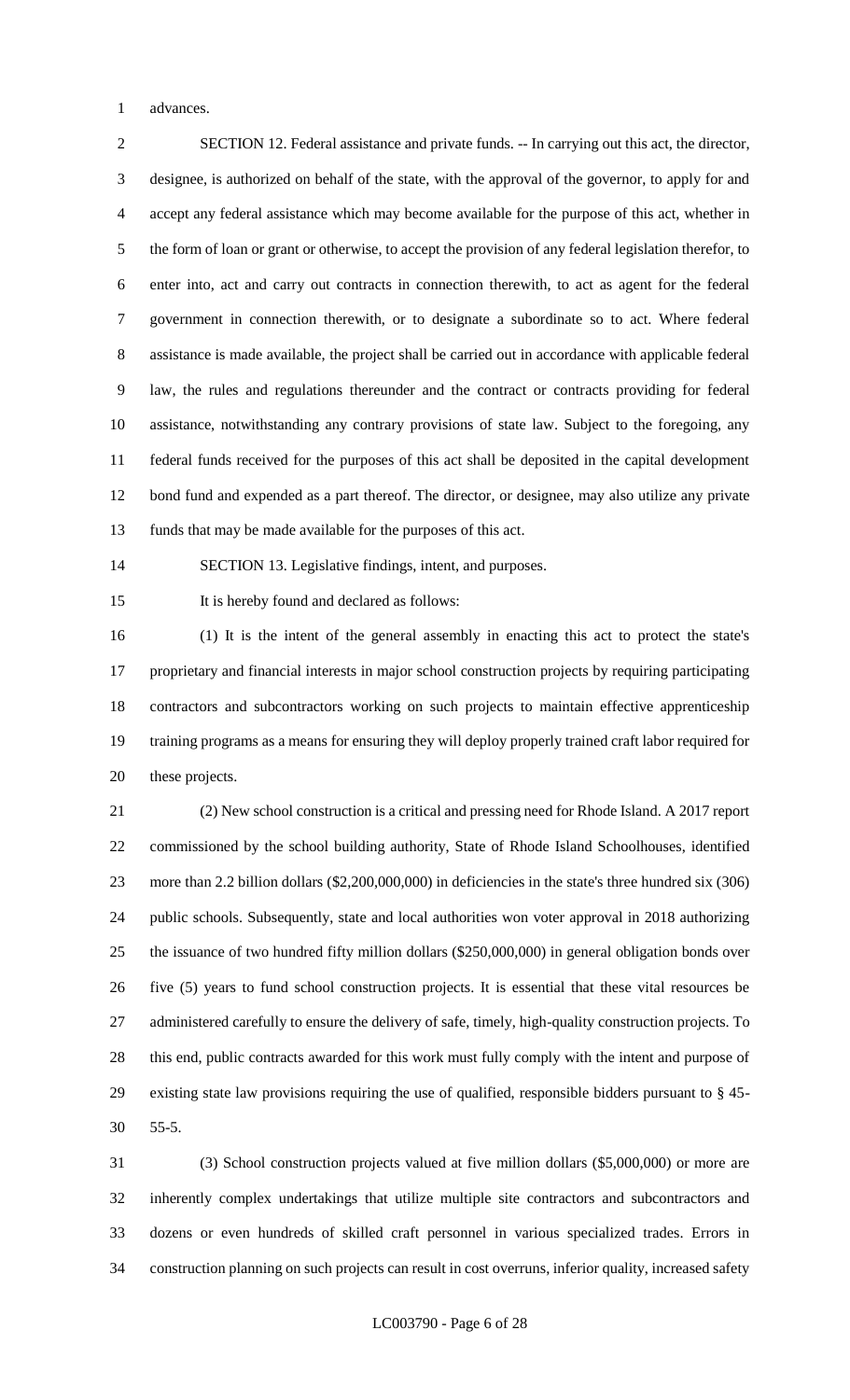risks, and schedule delays that can disrupt the timely delivery of educational services. Such effects are especially problematic where they are caused by flaws in project staffing insofar as construction is both a highly skilled and labor-intensive industry. While these challenges exist under virtually any market conditions, the construction industry is currently facing acute, widespread labor shortages that pose unprecedented risks to future project delivery. Unless effective policy responses are developed to address this skills crisis, it is estimated there will be a national shortage of one million five hundred thousand (1,500,000) construction workers by 2022. Consider the following research studies: The Associated General Contractors of America, Eighty Percent of Contractors Report Difficulty Finding Qualified Craft Workers to Hire As Association Calls for Measures to Rebuild Workforce (August 29, 2018); Construction Labor Market Analyzer, Construction Users RoundTable, The Long-Term Outlook for Construction 6 (2017); Petrochemical Update, Heather Doyle, Craft Labor Shortage Seriously Affecting Mega Projects: Poll, (June 29, 2017). Given these circumstances, Rhode Island, like virtually all other states, has been struggling for several years with this skills gap and has been working to address the growing risks posed by this challenge. Building Futures, Gerard M. Waites, Ahead of the Curve: Increasing Apprentice Utilization in Rhode Island's Construction Industry, (March 2013); Building Futures, Beth Ashman-Collins, Phase 1 - Skills Gap Analysis, RI Construction Trades, (April 25, 2008).

 (4) These construction labor shortages, which have been extensively documented in both national and local research reports, are already causing serious disruptions to project delivery in the form of negative effects on project cost, schedule, safety, and quality. Consider the following research studies: Virtual Builders Exchange, Adolfo Pesquera, Labor Shortages Spur Increased Pay/Benefits, Yet Construction Firms Bullish on 2019, (January 4, 2019); Associated Builders and Contractors, Inc., ABC Highlights Construction Worker Shortage During National Apprenticeship Week, (November 15, 2017); The Aspen Institute: Workforce Strategies Initiative, Maureen Conway and Allison Gerber, Construction Pre-Apprenticeship Programs: Results from a National Survey 6-7 (2009).

 (5) Substantial research also shows that apprenticeship training programs are one of the most viable solutions for addressing these challenges because it has long been recognized as a matter of public policy and industry practice that using apprenticeship training programs effectively and reliably develops a skilled workforce to meet our nation's construction industry needs, including critical infrastructure programs, such as educational facilities. To this end, the U.S. Congress passed the National Apprenticeship Act, Pub. L. No. 75-308, 50 Stat. 664, in 1937 to promote the use of structured education and training in the skilled crafts and trades through formal apprenticeship training programs.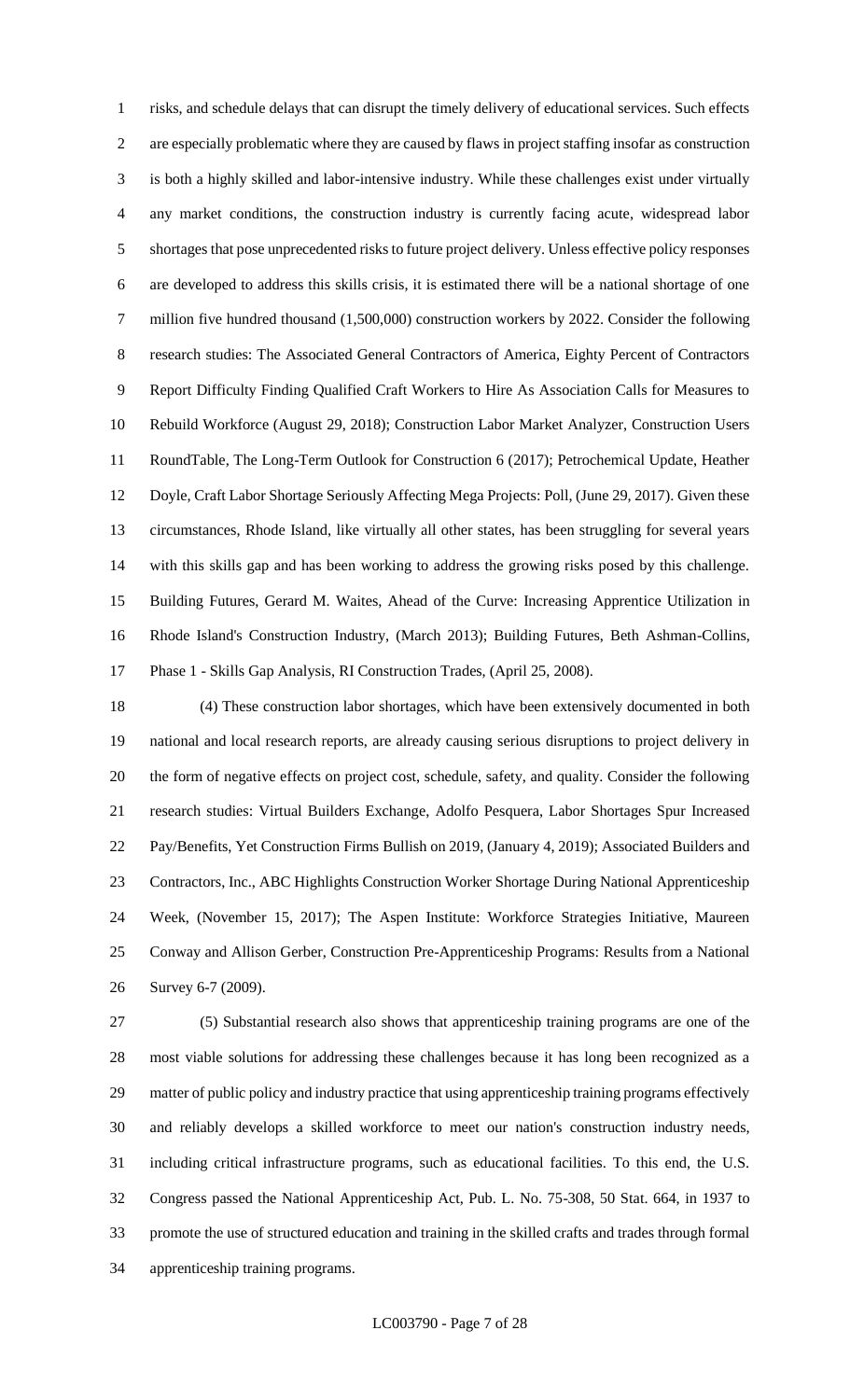(6) The value, benefits, and utility of using apprenticeship training programs in the construction industry have been verified by numerous public and private research projects over the past several years. Consider the following research studies: Case Western Reserve University and U.S. Department of Commerce, The Benefits and Costs of Apprenticeship: A Business Perspective; The Council of Economic Advisors, Addressing America's Reskilling Challenge 7-8 (2018); The Workforce Training & Education Coordinating Board, a Washington state agency, Workforce Training Results (2015); U.S. Departments of Labor, Commerce, Education, and Health and Human Services, What Works in Job Training: A Synthesis of the Evidence 8 (2014); The Aspen Institute: Workforce Strategies Initiative, Matt Helmer and Dave Altstadt, Apprenticeship: Completion and Cancellation in the Building Trades 8-9 (2013); Mathematica Policy Research, Debbie Reed et. al, An Effectiveness Assessment and Cost-Benefit Analysis of Registered Apprenticeship in 10 States (2012); and Urban Institute, Robert Lerman et al., The Benefits and Challenges of Registered Apprenticeship: Sponsors' Perspective ii (2009).

 (7) Given these factors, apprenticeship programs that are operated in accordance with federally established qualification standards under 29 C.F.R. § 29 have been relied upon for more than eighty (80) years as the most effective and reliable method for conducting skills training in construction, and such programs are broadly relied upon for addressing the industry's current skills crisis. Recognizing these benefits, numerous states have enacted legislation requiring contractors to participate in formal apprenticeship programs as a condition for performing public works projects. Rhode Island adopted such a policy for general public works projects in 2014 by enacting § 37-13-3.1. Private sector construction organizations, such as the Construction Users Roundtable, support similar strategies and have recommended that those responsible for large capital projects require site contractors to participate in credible skills training programs as a condition of performing work on their projects. Consider the following research study: Construction Users Roundtable, Skilled Labor Shortage Risk Mitigation (January 2015).

 (8) Requiring contractors and subcontractors on major school construction projects to participate in apprenticeship training programs will help ensure that craft labor personnel on such projects are properly trained by verifying that they are either apprentices currently enrolled in bona fide programs or graduates of such programs. These efforts will also promote needed workforce development efforts in construction that are critical for ensuring future projects are properly staffed with qualified construction craft personnel.

 SECTION 14. Sections 16-7-23, 16-7-36, 16-7-39, 16-7-40 and 16-7-41.1 of the General Laws in Chapter 16-7 entitled "Foundation Level School Support [See Title 16 Chapter 97 - The Rhode Island Board of Education Act]" are hereby amended to read as follows: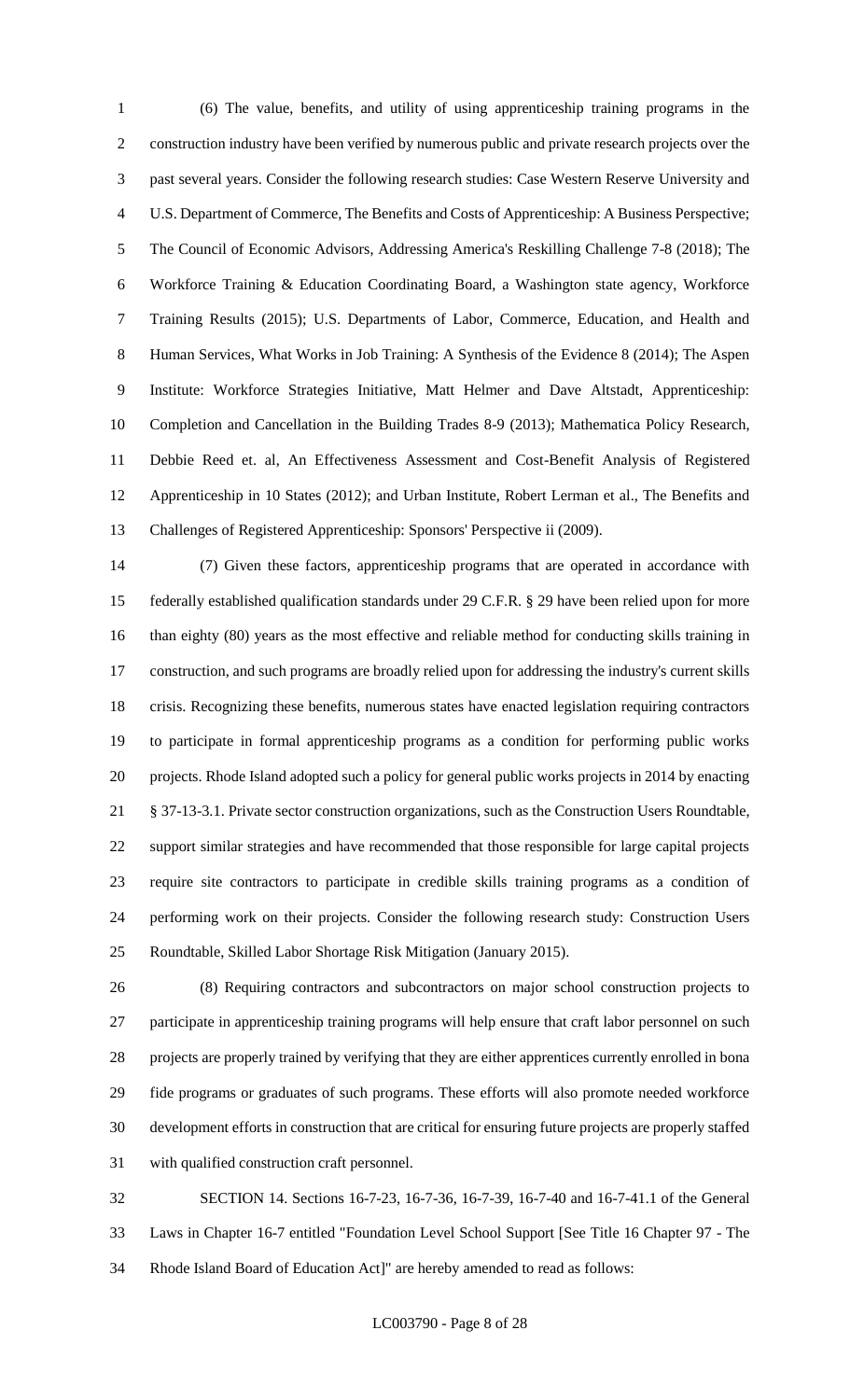# **16-7-23. Community requirements -- Adequate minimum budget provision.**

 (a) The school committee's budget provisions of each community for current expenditures in each budget year shall provide for an amount from all sources sufficient to support the basic program and all other approved programs shared by the state. Each community shall contribute local funds to its school committee in an amount not less than its local contribution for schools in the previous fiscal year except to the extent permitted by §§ 16-7-23.1 and 16-7-23.2. Provided, that for the fiscal years 2010 and 2011 each community shall contribute to its school committee in an amount not less than ninety-five percent (95.0%) of its local contribution for schools for the fiscal year 2009. Calculation of the annual local contribution shall not include Medicaid revenues received by the municipality or district pursuant to chapter 8 of title 40. A community that has a decrease in enrollment may compute maintenance of effort on a per-pupil rather than on an aggregate basis when determining its local contribution; furthermore, a community that experiences a nonrecurring expenditure for its schools may deduct the nonrecurring expenditure in computing its maintenance of effort. The deduction of nonrecurring expenditures shall be with the approval of the commissioner. Provided, however, that notwithstanding any provision of this title to the contrary, debt service that is no longer carried on the books of any school district shall not be included in any school district's annual budget, nor shall nonrecurring debt service be included in maintenance of effort as set forth in this chapter, nor shall any nonrecurring debt service be included in the operating budget of any school district. For the purposes set forth above, nonrecurring capital lease payments shall be considered nonrecurring debt service. The courts of this state shall enforce this section by means of injunctive relief.

 (b) Districts' annual maintenance expenditures must meet the requirements of subsection 23 (b)(1), (b)(2),  $\Theta$ **F** (b)(3), or (b)(4) of this section.

 (1) A minimum of three percent (3%) of the operating budget shall be dedicated exclusively for maintenance expenditures as defined in § 16-7-36(7) provided that for FY 2019, that amount 26 shall be one percent (1%), for FY 2020, that amount shall be one and one-half percent (1.5%), for FY 2021 that amount shall be two percent (2%), and for FY 2022 that amount shall be two and one-half percent (2.5%).

 (2) A minimum of three percent (3%) of the replacement value shall be dedicated exclusively for maintenance expenditures as defined in § 16-7-36(7) provided that for FY 2019, that amount shall be one percent (1%), for FY 2020 that amount shall be one and one-half percent (1.5%), for FY 2021 that amount shall be two percent (2%), and for FY 2022 that amount shall be two and one-half percent (2.5%).

(3) A minimum of three dollars (\$3.00), subject to inflation, per square foot of building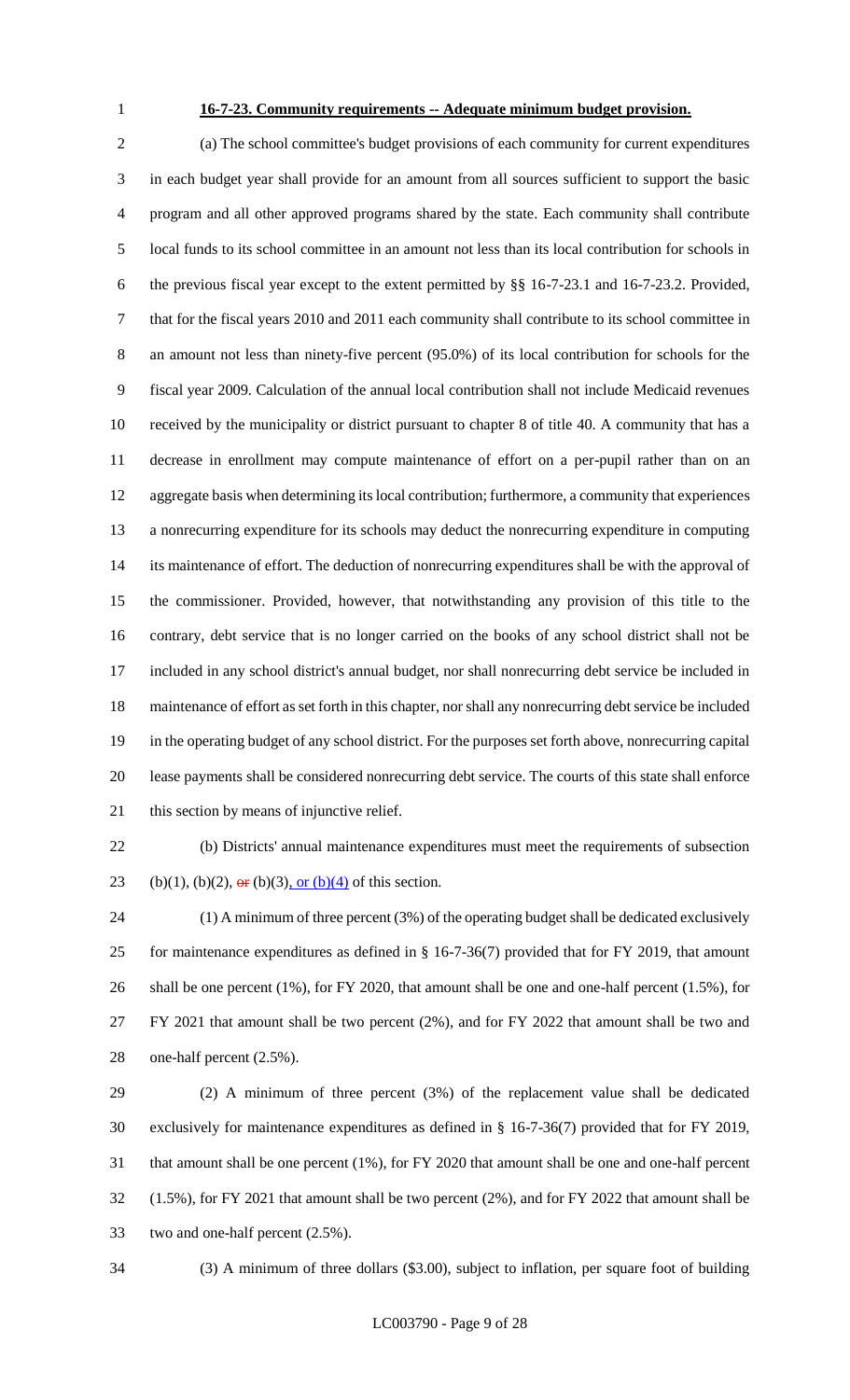1 space shall be dedicated exclusively for maintenance expenditures as defined in § 16-7-36(7).

2 (4) A deposit equal to maintenance funds as defined by subsection  $(b)(1)$ ,  $(b)(2)$  or  $(b)(3)$  of this section to a restricted fund created by the district and dedicated solely to capital improvements for districts that receive a waiver from the department of education for completion of significant renovations or new buildings in the prior three (3) fiscal years.

 (c) The department of elementary and secondary education shall be responsible for establishing a reporting mechanism to ensure the intent of this section is being met. In the event that a district does not meet its minimum expenditure requirement in a given year, the state shall direct state housing aid paid pursuant to § 16-7-41 or § 16-105-5, in an amount equal to the shortfall, to a restricted fund created by the district and dedicated solely to meeting maintenance requirements.

 (d) Whenever any state funds are appropriated for educational purposes, the funds shall be used for educational purposes only and all state funds appropriated for educational purposes must be used to supplement any and all money allocated by a city or town for educational purposes and, in no event, shall state funds be used to supplant, directly or indirectly, any money allocated by a city or town for educational purposes. All state funds shall be appropriated by the municipality to the school committee for educational purposes in the same fiscal year in which they are appropriated at the state level even if the municipality has already adopted a school budget. All state and local funds unexpended by the end of the fiscal year of appropriation shall remain a surplus of the school committee and shall not revert to the municipality. Any surplus of state or local funds appropriated for educational purposes shall not in any respect affect the requirement that each community contribute local funds in an amount not less than its local contribution for schools in the previous fiscal year, subject to subsection (a) of this section, and shall not in any event be deducted from the amount of the local appropriation required to meet the maintenance of effort provision in any given year.

#### **16-7-36. Definitions.**

 The following words and phrases used in §§ 16-7-35 to 16-7-47 have the following meanings:

 (1) "Adjusted equalized weighted assessed valuation" means the equalized weighted assessed valuation for a community as determined by the division of property valuation within the department of revenue in accordance with § 16-7-21; provided, however, that in the case of a regional school district the commissioner of elementary and secondary education shall apportion the adjusted equalized weighted assessed valuation of the member cities or towns among the regional school district and the member cities or towns according to the proportion that the number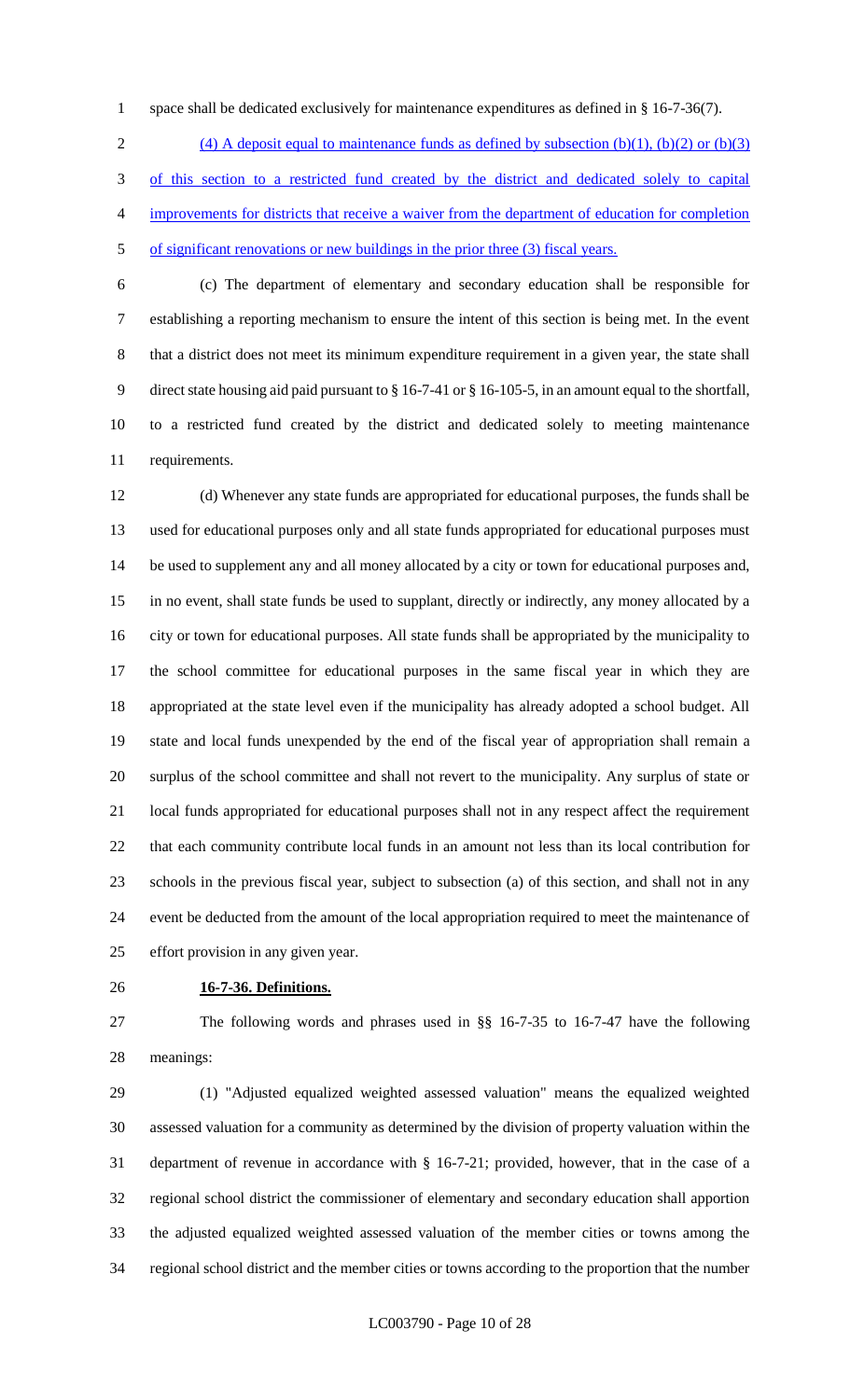of pupils of the regional school district bears to the number of pupils of the member cities or towns.

 (2) "Approved project" means a project which has complied with the administrative regulations governing §§ 16-7-35 through 16-7-47, and which has been authorized to receive state school housing reimbursement by the commissioner of elementary and secondary education.

 (3) "Commissioning agent" means a person or entity who ensures that systems are designed, installed, functionally tested, and capable of being operated and maintained to perform in conformity with the design intent of a project.

 (4) "Community" means any city, town, or regional school district established pursuant to law; provided, however, that the member towns of the Chariho regional high school district, created by P.L. 1958, ch. 55, as amended, shall constitute separate and individual communities for the purposes of distributing the foundation level school support for school housing for all grades financed in whole or in part by the towns irrespective of any regionalization.

 (5) "Facilities condition index" means the cost to fully repair the building divided by the cost to replace the building as determined by the school building authority.

 (6) "Functional utilization" means the ratio of the student population within a school facility to the capacity of the school facility to adequately serve students as defined by the school building authority.

 (7) "Maintenance expenditures" means amounts spent for repairs or replacements for the purpose of keeping a school facility open and safe for use, including repairs, maintenance, and replacements to a school facility's heating, lighting, ventilation, security, and other fixtures to keep the facility or fixtures in effective working condition. Maintenance shall not include contracted or direct custodial or janitorial services, expenditures for the cleaning of a school facility or its fixtures, the care and upkeep of grounds, recreational facilities, or parking lots, or the cleaning of or repairs and replacements to movable furnishings or equipment.

 (8) "Minority business approved project" means an approved project where at least ten 26 percent (10%) of the dollar value of the entire approved project cost is allocated toward services from a small Rhode Island based business. The small Rhode Island based business shall be certified 28 as a minority business enterprise pursuant to chapter 14.1 of title 37, with at least fifty-one percent 29 (51%) owned or managed by a person who is black, hispanic, asian american, american indian and alaskan native. (8)(9) "Owner's program manager" means owner's program manager as defined in § 37-2- 7.

 $\left(\frac{9}{10}\right)$  "Prime contractor" means the construction contractor who is responsible for the completion of a project.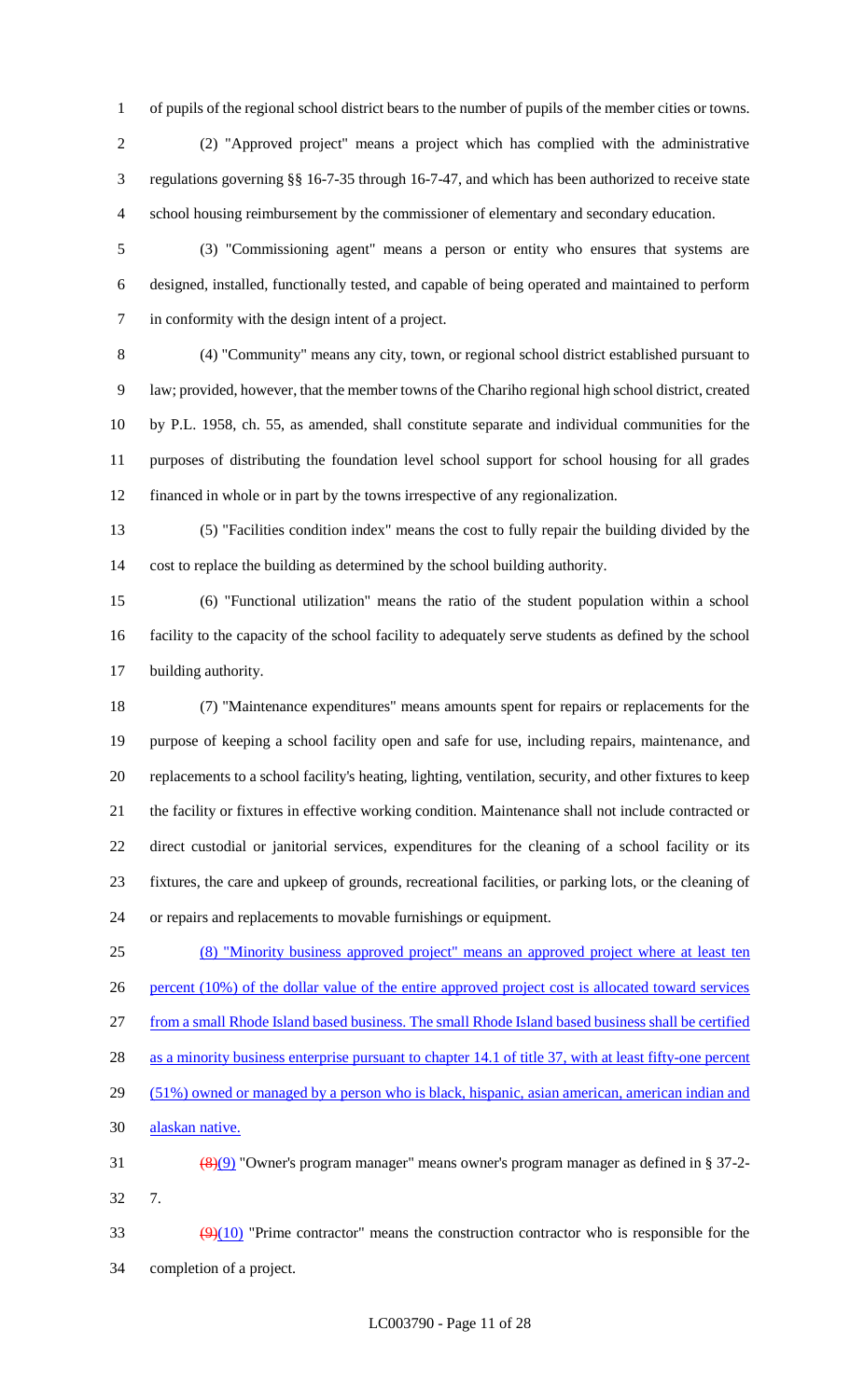1 (10)(11) "Reference year" means the year next prior to the school year immediately preceding that in which aid is to be paid.

 (11)(12) "Subject to inflation" means the base amount multiplied by the percentage of increase in the Producer Price Index (PPI) Data for Nonresidential Building Construction (NAICS 236222) as published by the United States Department of Labor, Bureau of Labor Statistics determined as of September 30 of the prior calendar year.

# **16-7-39. Computation of school housing-aid ratio.**

 For each community, the percent of state aid for school housing costs shall be computed in the following manner:

 (1) The adjusted equalized weighted assessed valuation for the district is divided by the resident average daily membership for the district (grades twelve (12) and below); (2) The adjusted equalized weighted assessed valuation for the state is divided by the resident average daily membership for the state (grades twelve (12) and below); (1) is then divided by (2) and the resultant ratio is multiplied by a factor currently set at sixty-two percent (62%) which represents the approximate average district share of school support; the resulting product is then subtracted from one hundred percent (100%) to yield the housing aid share ratio, provided that in no case shall the ratio be less than thirty percent (30%). Provided, that effective July 1, 2010, and annually at the start of each fiscal year thereafter, the thirty percent (30%) floor on said housing-aid share shall be increased by five percent (5%) increments each year until said floor on the housing-aid share ratio reaches a minimum of not less than forty percent (40%). This provision shall apply only to school housing projects completed after June 30, 2010, that received approval from the board of regents prior to June 30, 2012. Provided further, for the fiscal year beginning July 1, 2012, and for subsequent fiscal years, the minimum housing aid share shall be thirty-five percent (35%) for all projects receiving council on elementary and secondary education approval after June 30, 2012. The resident average daily membership shall be determined in accordance with § 16-7-22(1).

 (2) No district shall receive a combined total of more than twenty (20) incentive percentage 27 points for projects that commence construction by December 30, 2023 2025, and five (5) incentive points for projects that commence construction thereafter; provided further, these caps shall be in 29 addition to amounts received under §§ 16-7-40(a)(1) and 16-7-40(a)(2). Furthermore, a district's share shall not be decreased by more than half of its regular share irrespective of the number of incentive points received nor shall a district's state share increase by more than half of its regular share, including amounts received under §§ 16-7-40(a)(1) and 16-7-40(a)(2), irrespective of the number of incentive points received.

#### **16-7-40. Increased school housing ratio.**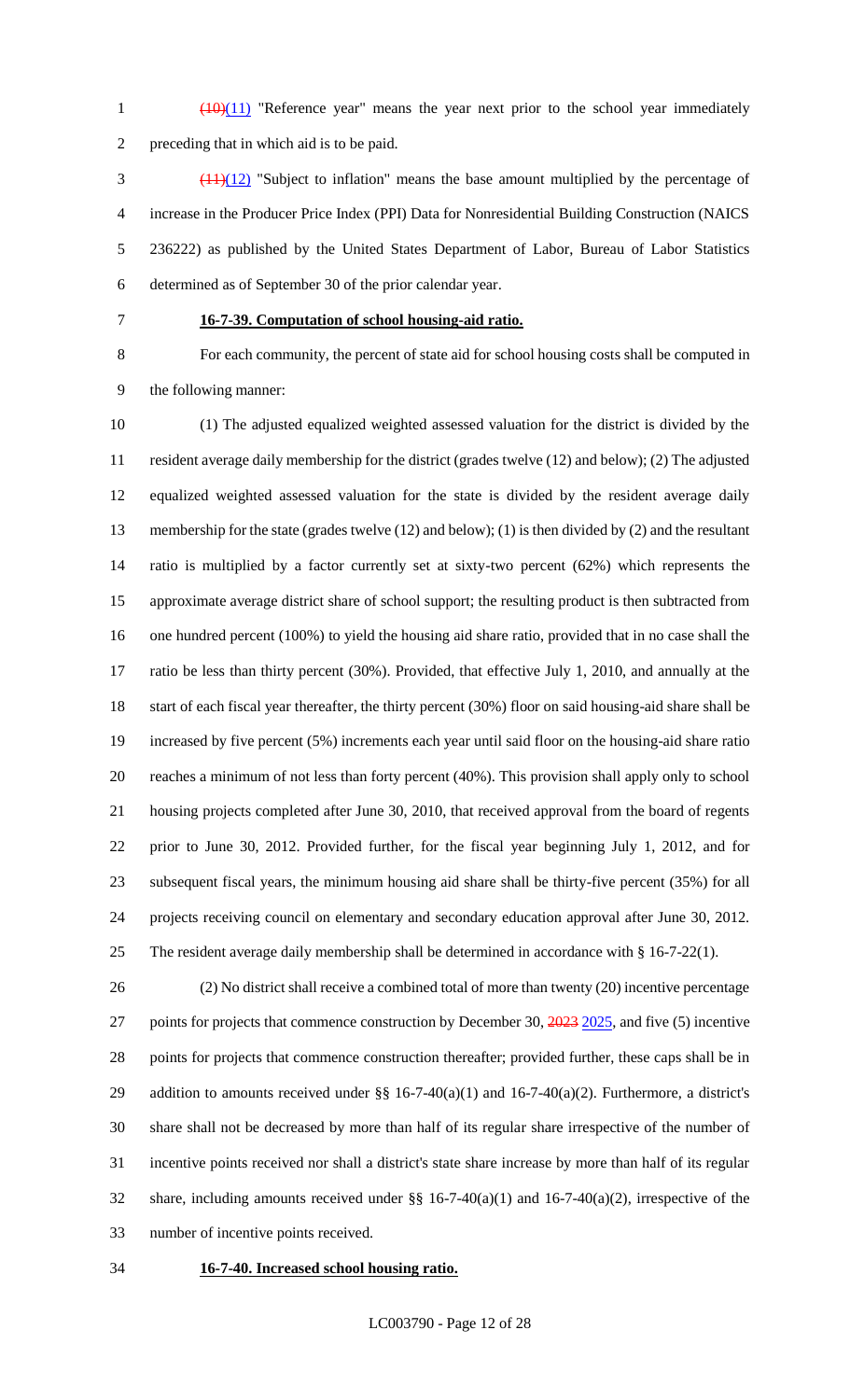(a)(1) In the case of regional school districts, the school housing aid ratio shall be increased by two percent (2%) for each grade so consolidated.

 (2) Regional school districts undertaking renovation project(s) shall receive an increased share ratio of four percent (4%) for those specific project(s) only, in addition to the combined share ratio calculated in § 16-7-39 and this subsection.

 (b) In the case of projects undertaken by districts specifically for the purposes of school safety and security, the school housing aid share ratio shall be increased by five percent (5%) for these specific projects only, in the calculation of school housing aid. The increased share ratio shall continue to be applied for as long as the project(s) receives state housing aid. In order to qualify for the increased share ratio, seventy-five percent (75%) of the project costs must be specifically directed to school safety and security measures. The council on elementary and secondary education shall promulgate rules and regulations for the administration and operation of this section.

14 (c) $(1)$  For purposes of addressing health and safety deficiencies as defined by the school building authority, including the remediation of hazardous materials, the school housing aid ratio shall be increased by five percent (5%) so long as the construction of the project commences by December 30, 2022, is completed by December 30, 2027, and a two hundred fifty million dollar (\$250,000,000) general obligation bond is approved on the November 2018 ballot. In order to qualify for the increased share ratio, twenty-five percent (25%) of the project costs or a minimum of five hundred thousand dollars (\$500,000) must be specifically directed to this purpose.

 (2) The increased school housing aid ratio of five percent (5%) for addressing health and 22 safety deficiencies as defined by the school building authority, including the remediation of hazardous materials, shall be extended so long as the project commences by December 30, 2025, is completed by December 30, 2030, a three hundred million dollar (\$300,000,000) general 25 obligation bond is approved on the November 2022 ballot, and twenty-five percent (25%) of the 26 project costs or a minimum of one million dollars (\$1,000,000) is specifically directed to this purpose.

 (d) For purposes of educational enhancement, including projects devoted to the enhancement of early childhood education and career and technical education, the school housing aid ratio shall be increased by five percent (5%) so long as construction of the project commences by December 30, 2022, is completed by December 30, 2027, and a two hundred fifty million dollar (\$250,000,000) general obligation bond is approved on the November 2018 ballot. The increased school housing aid ratio of five percent (5%) for educational enhancement shall be extended so 34 long as the project commences by December 30, 2025, is completed by December 30, 2030, and a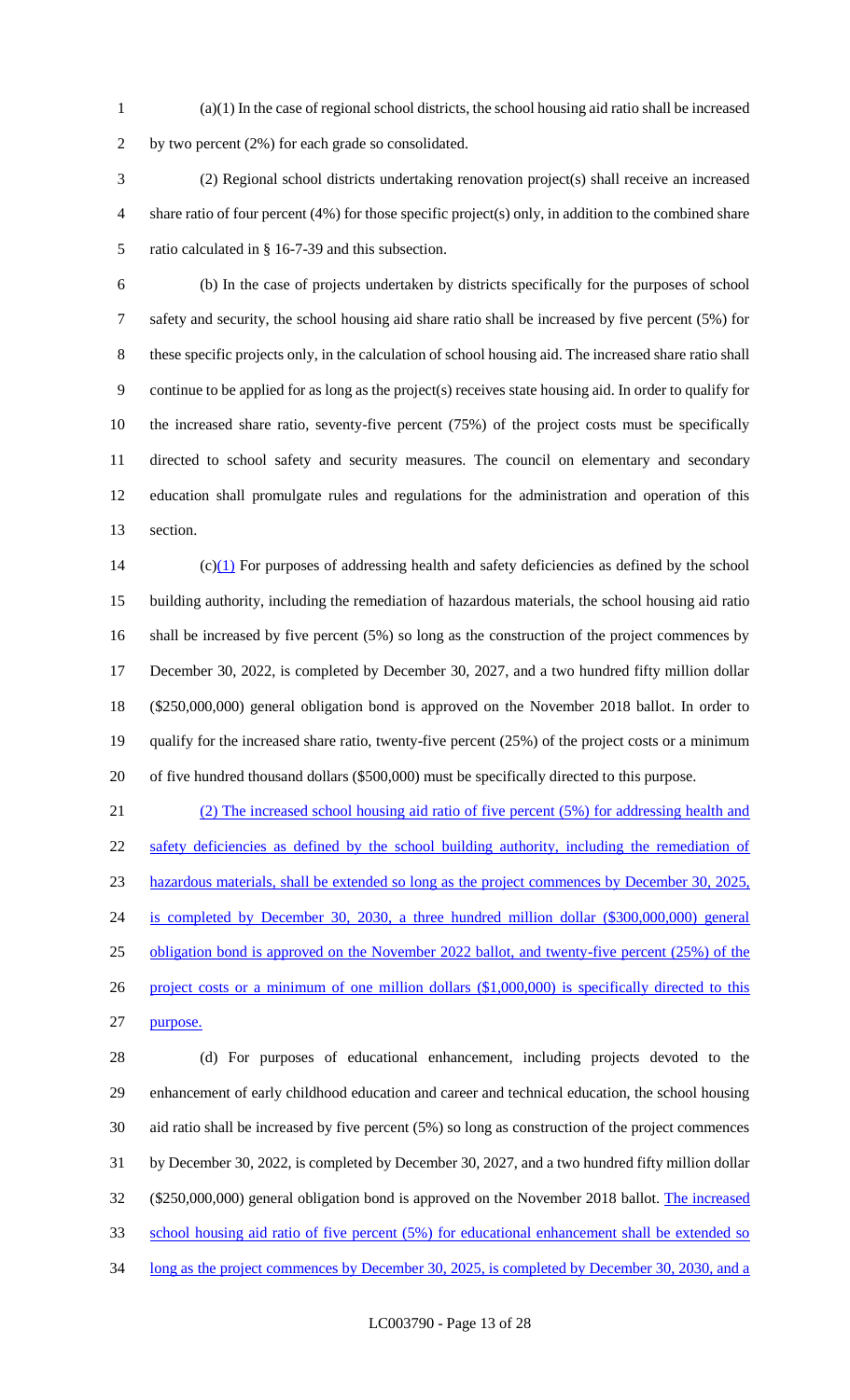1 three hundred million dollar (\$300,000,000) general obligation bond is approved on the November

2 2022 ballot. In order to qualify for the increased share ratio, twenty-five percent (25%) of the project costs or a minimum of five hundred thousand dollars (\$500,000) must be specifically directed to these purposes.

 (e) For replacement of a facility that has a facilities condition index of sixty-five percent (65%) or higher, the school housing ratio shall be increased by five percent (5%) so long as construction of the project commences by December 30, 2023, is completed by December 30, 2028, does not receive a bonus pursuant to subsection (f) or subsection (g), and a two hundred fifty million dollar (\$250,000,000) general obligation bond is approved on the November 2018 ballot. In order to qualify for the increased share ratio, twenty-five percent (25%) of the project costs or a minimum of five hundred thousand dollars (\$500,000) must be specifically directed to this purpose.

 (f) For any new construction or renovation that increases the functional utilization of any facility from less than sixty percent (60%) to more than eighty percent (80%), including the consolidation of school buildings within or across districts, the school housing aid ratio shall be increased by five percent (5%) so long as construction of the project commences by December 30, 2023, is completed by December 30, 2028, and a two hundred fifty million dollar (\$250,000,000) general obligation bond is approved on the November 2018 ballot. In order to qualify for the increased share ratio, twenty-five percent (25%) of the project costs or a minimum of five hundred thousand dollars (\$500,000) must be specifically directed to this purpose.

 (g) For any new construction or renovation that decreases the functional utilization of any facility from more than one hundred twenty percent (120%) to between eighty-five percent (85%) to one hundred five percent (105%), the school housing ratio shall be increased by five percent (5%) so long as construction of the project commences by December 30, 2023, is completed by December 30, 2028, and a two hundred fifty million dollar (\$250,000,000) general obligation bond is approved on the November 2018 ballot. In order to qualify for the increased share ratio, twenty- five percent (25%) of the project costs or a minimum of five hundred thousand dollars (\$500,000) must be specifically directed to this purpose.

 (h) For consolidation of two (2) or more school buildings, within or across districts into one school building, the school housing aid ratio shall be increased by five percent (5%) so long as construction of the project commences by December 30, 2023, is completed by December 30, 2028, a two hundred fifty million dollar (\$250,000,000) general obligation bond is approved on the November 2018 ballot, and does not receive a bonus pursuant to subsection (f) or subsection (g). The increased school housing aid ratio of five percent (5%) for consolidation of two (2) or more school buildings, within or across districts into one school building, shall be extended so long as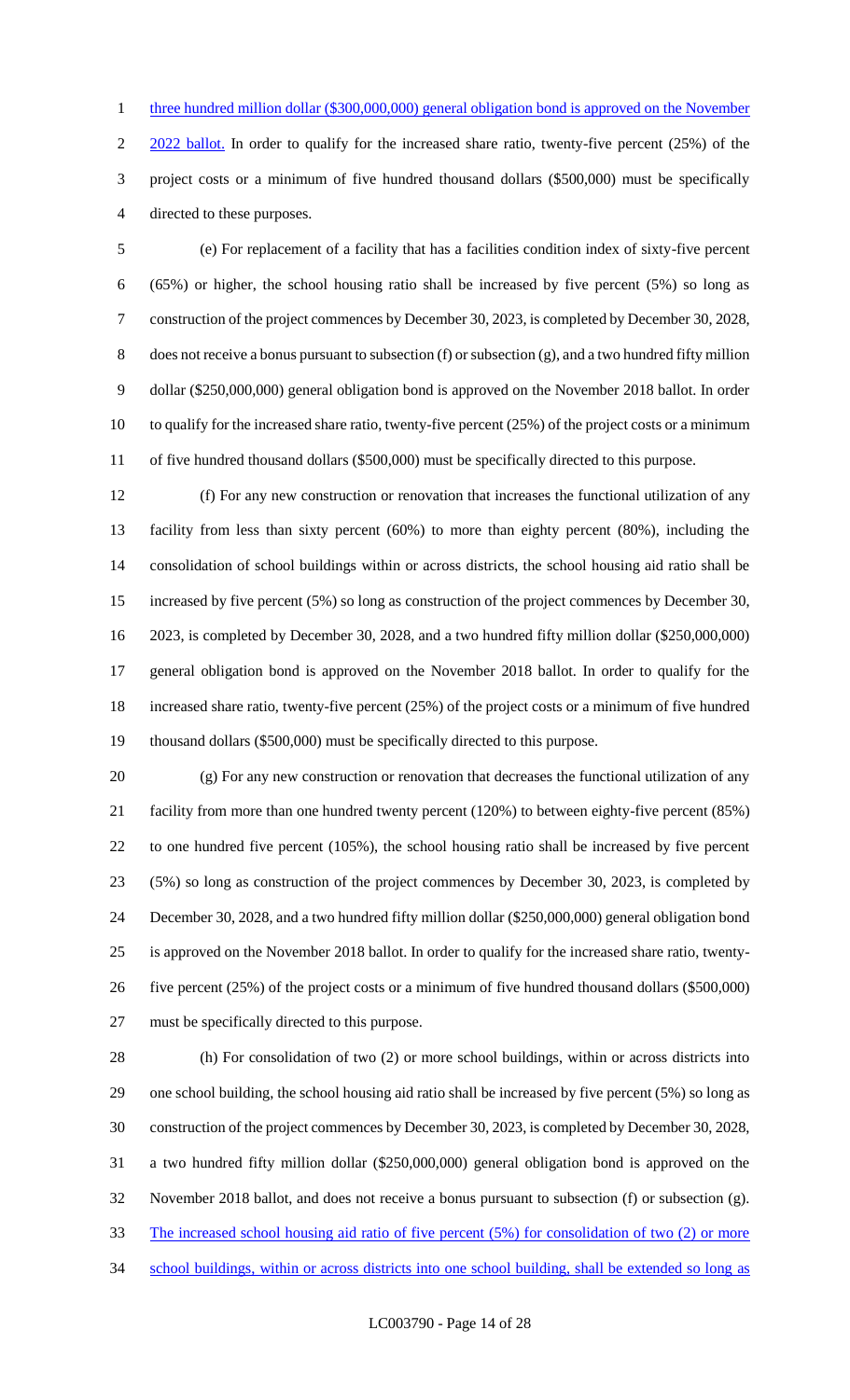1 the project commences by December 30, 2025, is completed by December 30, 2030, a three 2 hundred million dollar (\$300,000,000) general obligation bond is approved on the November 2022 3 ballot, and does not receive a bonus pursuant to subsection (f) or subsection (g) of this section. In 4 order to qualify for the increased share ratio, twenty-five percent (25%) of the project costs or a 5 minimum of five hundred thousand dollars (\$500,000) must be specifically directed to this purpose. 6 (i) For any new construction or renovation that is a minority business approved project as 7 defined in § 16-7-36(8), the school housing aid ratio shall be increased by five percent (5%) so long 8 as the project commences by December 30, 2025, is completed by December 30, 2030, and a three 9 hundred million dollar (\$300,000,000) general obligation bond is approved on the November 2022 10 ballot. 11 (j) For any new construction or renovation where at least fifty percent (50%) of the dollar 12 value of the entire approved project cost is allocated toward services by one or more Rhode Island 13 based businesses, other than the prime contractor, the school housing aid ratio shall be increased 14 by five percent (5%) so long as the project commences by December 30, 2025, is completed by 15 December 30, 2030, and a three hundred million dollar (\$300,000,000) general obligation bond is 16 approved on the November 2022 ballot. 17 (k)(1) For any new construction or renovation that includes energy efficiency and 18 renewable energy upgrades, the school housing aid ratio shall be increased by five percent (5%) so 19 long as a three hundred million dollar (\$300,000,000) general obligation bond is approved on the 20 November 2022 ballot and does not receive a bonus pursuant to subsection  $(k)(2)$  of this section. 21 In order to qualify for the increased share ratio, twenty-five percent (25%) of the project costs or a 22 minimum of one million dollars (\$1,000,000) must be specifically directed to this purpose. 23 (2) For any new construction or renovation that includes energy efficiency and renewable 24 energy upgrades for the building to meet the latest Northeast Collaborative for High Performance 25 Schools (NE-CHPS) standard of a Zero Energy Capable school building, the school housing aid 26 ratio shall be increased by ten percent (10%) so long as a three hundred million dollar 27 (\$300,000,000) general obligation bond is approved on the November 2022 ballot and does not 28 receive a bonus pursuant to subsection  $(k)(1)$  of this section. In order to qualify for the increased 29 share ration, twenty-five percent (25%) of the project costs or a minimum of one million dollars 30 (\$1,000,000) must be specifically directed to this purpose.  $\frac{1}{2}$  (i)(1) Any regionalized and/or non-regionalized school district receiving an increased share

- 32 ratio for a project approved prior to July 1, 2018, shall continue to receive the increased share ratio
- 33 for as long as the project receives state housing aid.
- 34 **16-7-41.1. Eligibility for reimbursement.**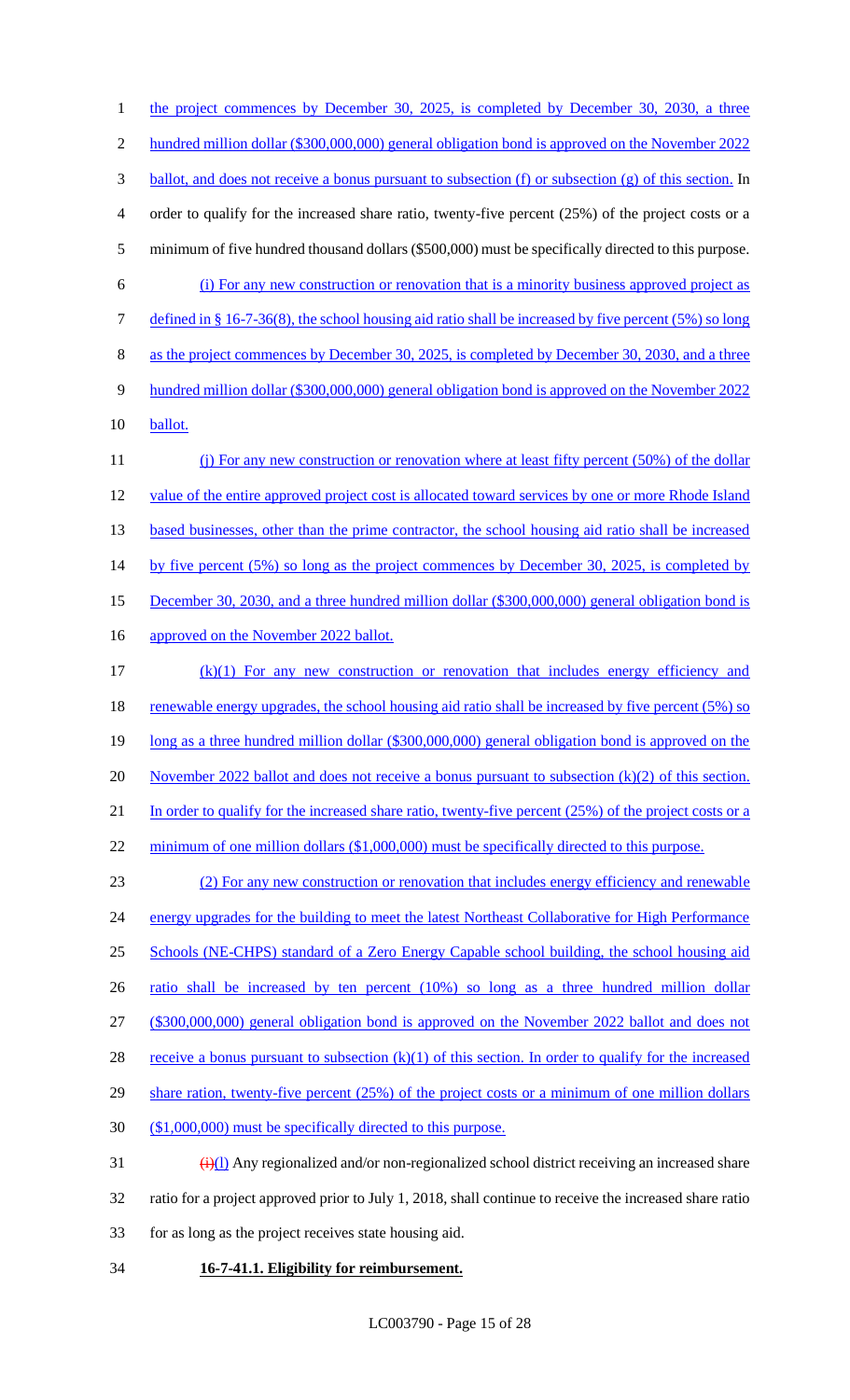(a) School districts, not municipalities, may apply for and obtain approval for a project under the necessity of school construction process set forth in the regulations of the council on elementary and secondary education, provided, however, in the case of a municipality that issues bonds through the Rhode Island health and educational building corporation to finance or refinance school facilities for a school district that is not part of the municipality, the municipality may apply for and obtain approval for a project. Such approval will remain valid until June 30 of the third fiscal year following the fiscal year in which the council on elementary and secondary education's approval is granted. Only those projects undertaken at school facilities under the care and control of the school committee and located on school property may qualify for reimbursement under §§ 16-7-35 -- 16-7-47. Facilities with combined school and municipal uses or facilities that are operated jointly with any other profit or nonprofit agency do not qualify for reimbursement under §§ 16-7-35 -- 16-7-47. Projects completed by June 30 of a fiscal year are eligible for reimbursement in the following fiscal year. A project for new school housing or additional housing shall be deemed to be completed when the work has been officially accepted by the school committee or when the housing is occupied for its intended use by the school committee, whichever is earlier.

 (b) Notwithstanding the provisions of this section, the board of regents shall not grant final approval for any project between June 30, 2011, and May 1, 2015, except for projects that are necessitated by immediate health and safety reasons. In the event that a project is requested during the moratorium because of immediate health and safety reasons, those proposals shall be reported to the chairs of the house and senate finance committees.

 (c) Any project approval granted prior to the adoption of the school construction regulations in 2007, and which are currently inactive; and any project approval granted prior to the adoption of the school construction regulations in 2007 which did not receive voter approval or which has not been previously financed, are no longer eligible for reimbursement under this chapter. The department of elementary and secondary education shall develop recommendations for further cost containment strategies in the school housing aid program.

 (d) Beginning July 1, 2015, the council on elementary and secondary education shall approve new necessity of school construction applications on an annual basis. The department of elementary and secondary education shall develop an annual application timeline for local education agencies seeking new necessity of school construction approvals.

 (e) Beginning July 1, 2019, no state funding shall be provided for projects in excess of ten million dollars (\$10,000,000) unless the prime contractor for the project has received prequalification from the school building authority.

(f) Beginning July 1, 2019, the necessity of school construction process set forth in the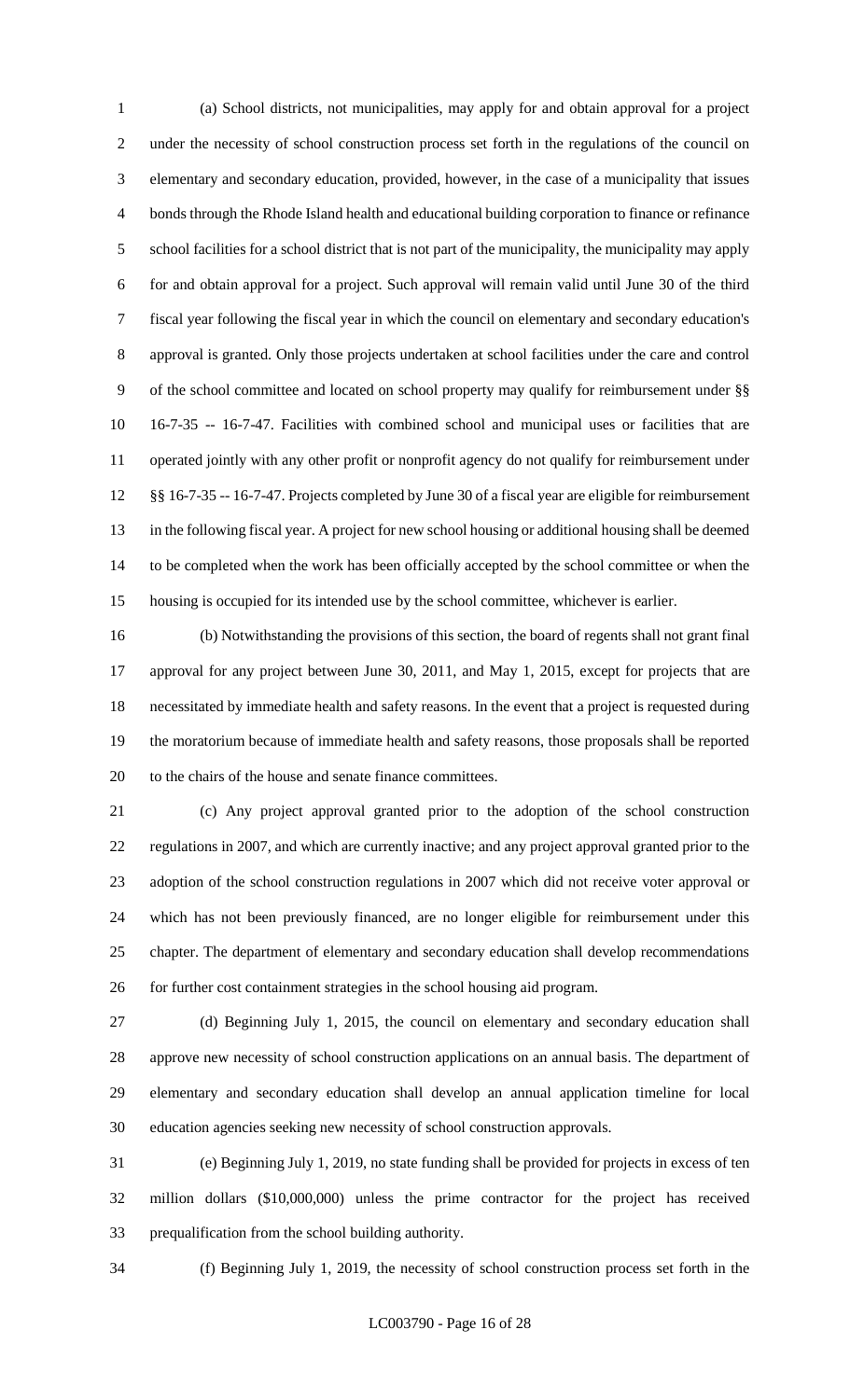regulations of the council on elementary and secondary education shall include a single statewide process, developed with the consultation of the department of environmental management, that will ensure community involvement throughout the investigation and remediation of contaminated building sites for possible reuse as the location of a school. That process will fulfill all provisions of § 23-19.14-5 related to the investigation of reuse of such sites for schools.

 (g) Beginning July 1, 2019, school housing projects exceeding one million five hundred thousand dollars (\$1,500,000) subject to inflation shall include an owner's program manager and a commissioning agent. The cost of the program manager and commissioning agent shall be considered a project cost eligible for aid pursuant to §§ 16-7-41 and 16-105-5.

 (h) Temporary housing, or swing space, for students shall be a reimbursable expense so 11 long as a district can demonstrate that no other viable option to temporarily house students exists and provided that use of the temporary space is time limited for a period not to exceed twenty-four (24) months and tied to a specific construction project.

 (i) Environmental site remediation, as defined by the school building authority, shall be a reimbursable expense up to one million dollars (\$1,000,000) per project.

 (j) If, within thirty (30) years of construction, a newly constructed school is sold to a private entity, the state shall receive a portion of the sale proceeds equal to that project's housing aid reimbursement rate at the time of project completion.

 (k) All projects must comply with § 37-13-6, ensuring that prevailing wage laws are being 20 followed, and § 37-14.1-6, ensuring that minority business enterprises reach a minimum of ten percent (10%) of the dollar value of the bid, and § 37-13-3.3, ensuring apprenticeship program utilization.

(l) Using reviewable criteria, all projects seeking school housing aid shall complete an

24 independent, objective, reasoned study on all projects over ten million dollars (\$10,000,000) to

25 determine whether adoption of a project labor agreement on the proposed project or projects will

26 help achieve the goals of the state purchases act.

 SECTION 15. Section 16-105-3 of the General Laws in Chapter 16-105 entitled "School Building Authority" is hereby amended to read as follows:

- **16-105-3. Roles and responsibilities.**
- The school building authority roles and responsibilities shall include:

(1) Management of a system with the goal of ensuring equitable and adequate school

housing for all public school children in the state;

(2) Prevention of the cost of school housing from interfering with the effective operation

of the schools;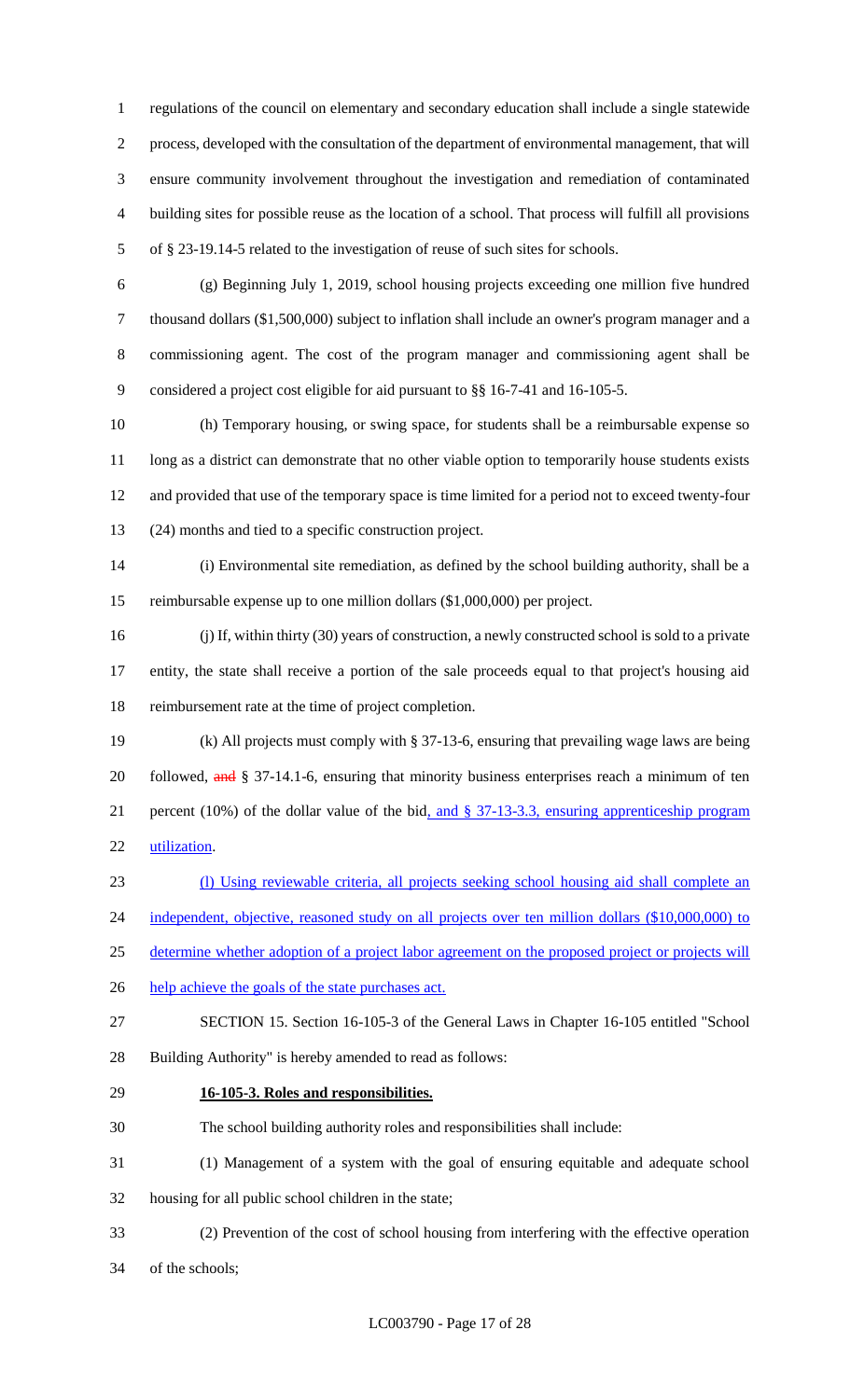(3) Management of school housing aid in accordance with statute;

 (4) Reviewing and making recommendations to the council on elementary and secondary education on necessity of school construction applications for state school housing aid and the school building authority capital fund, based on the recommendations of the school building authority advisory board;

 (5) Promulgating, managing, and maintaining school construction regulations, standards, and guidelines applicable to the school housing program, based on the recommendations of the school building authority advisory board, created in § 16-105-8. Said regulations shall require 9 conformance with the minority business enterprise requirements set forth in § 37-14.1-6 and with 10 the latest Northeast Collaborative for High Performance Schools (NE-CHPS) standards;

 (6) Developing a prequalification and review process for prime contractors, architects, and engineers seeking to bid on projects in excess of ten million dollars (\$10,000,000) in total costs subject to inflation. Notwithstanding any general laws to the contrary, a prequalification shall be valid for a maximum of two (2) years from the date of issuance. Factors to be considered by the school building authority in granting a prequalification to prime contractors shall include, but not be limited to, the contractor's history of completing complex projects on time and on budget, track record of compliance with applicable environmental and safety regulations, evidence that completed prior projects prioritized the facility's future maintainability, and compliance with applicable requirements for the use of women and minority owned subcontractors;

 (i) At least annually, a list of prequalified contractors, architects, and engineers shall be 21 publicly posted with all other program information;

 (7) Providing technical assistance and guidance to school districts on the necessity of school construction application process;

 (8) Providing technical advice and assistance, training, and education to cities, towns, and/or local education agencies and to general contractors, subcontractors, construction or project managers, designers and others in planning, maintenance, and establishment of school facility space;

 (9) Developing a project priority system, based on the recommendations of the school building authority advisory board, in accordance with school construction regulations for the school building authority capital fund, subject to review and, if necessary, to be revised on intervals not to exceed five (5) years. Project priorities shall include, but not be limited to, the following order of priorities:

 (i) Projects to replace or renovate a building that is structurally unsound or otherwise in a condition seriously jeopardizing the health and safety of school children where no alternative exists;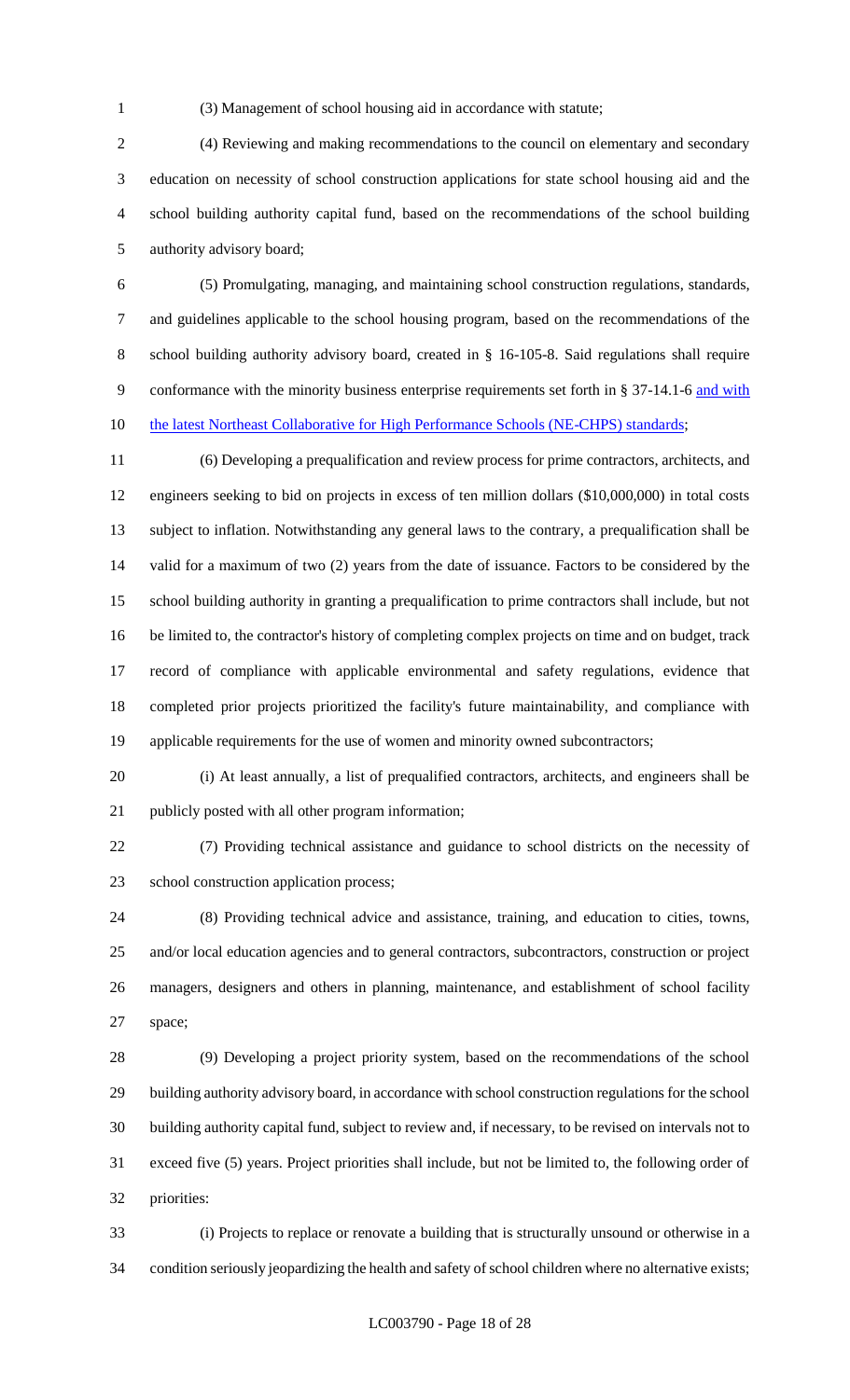(ii) Projects needed to prevent loss of accreditation;

| $\mathfrak{2}$           | (iii) Projects needed for the replacement, renovation, or modernization of the HVAC                    |
|--------------------------|--------------------------------------------------------------------------------------------------------|
| 3                        | system in any schoolhouse to increase energy conservation and decrease energy-related costs in         |
| $\overline{\mathcal{A}}$ | said schoolhouse;                                                                                      |
| 5                        | (iv) Projects needed to replace or add to obsolete buildings in order to provide for a full            |
| 6                        | range of programs consistent with state and approved local requirements; and                           |
| $\tau$                   | (v) Projects needed to comply with mandatory, instructional programs;                                  |
| $8\,$                    | (10) Maintaining a current list of requested school projects and the priority given them;              |
| 9                        | (11) Collecting and maintaining readily available data on all the public school facilities in          |
| 10                       | the state;                                                                                             |
| 11                       | (12) Collecting, maintaining, and making publicly available quarterly progress reports of              |
| 12                       | all ongoing school construction projects that shall include, at a minimum, the costs of the project    |
| 13                       | and the time schedule of the project;                                                                  |
| 14                       | (13) Recommending policies and procedures designed to reduce borrowing for school                      |
| 15                       | construction programs at both state and local levels;                                                  |
| 16                       | (14) At least every five (5) years, conducting a needs survey to ascertain the capital                 |
| 17                       | construction, reconstruction, maintenance, and other capital needs for schools in each district of the |
| 18                       | state, including public charter schools. Beginning in 2022, this needs survey shall include progress   |
| 19                       | towards and recommendations for energy efficiency and renewable energy upgrades to bring all           |
| 20                       | Rhode Island school buildings to the latest Northeast Collaborative for High Performance Schools       |
| 21                       | (NE-CHPS) standard of a Zero Energy Capable school buildings;                                          |
| 22                       | (15) Developing a formal enrollment projection model or using projection models already                |
| 23                       | available;                                                                                             |
| 24                       | (16) Encouraging local education agencies to investigate opportunities for the maximum                 |
| 25                       | utilization of space in and around the district;                                                       |
| 26                       | (17) Collecting and maintaining a clearinghouse of prototypical school plans that may be               |
| 27                       | consulted by eligible applicants;                                                                      |
| 28                       | (18) Retaining the services of consultants, as necessary, to effectuate the roles and                  |
| 29                       | responsibilities listed within this section;                                                           |
| 30                       | (19) Hiring an appropriated staff member who shall create and implement a plan to bring                |
| 31                       | all Rhode Island school buildings to the latest Northeast Collaborative for High Performing School     |
| 32                       | (NE-CHPS) standard of a Zero Capable school building and who shall provide technical advice            |
| 33                       | and assistance, training, and education to cities towns, and/or local education agencies and to        |
| 34                       | general contractors, subcontractors, construction or project managers, designers and others on the     |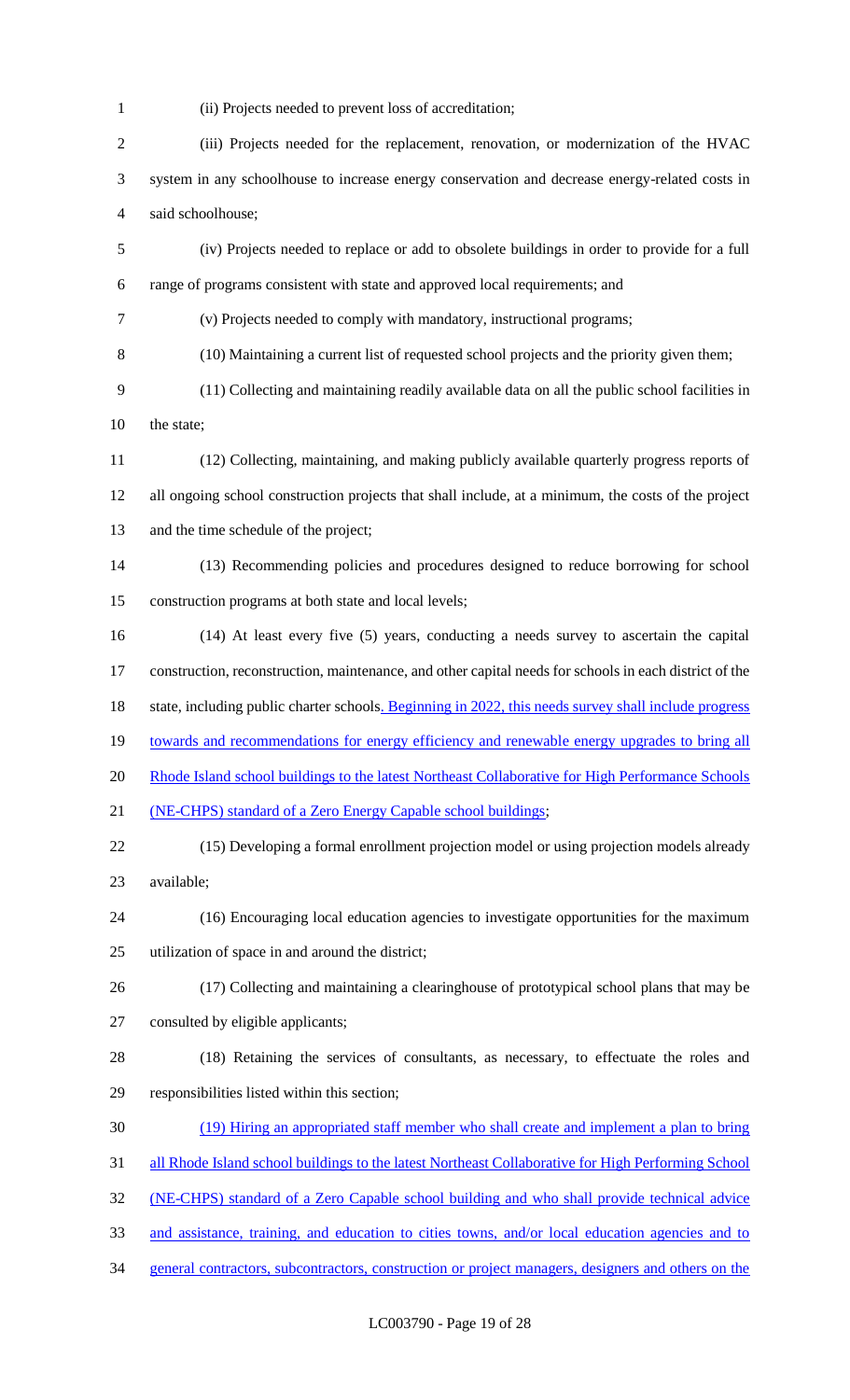### 1 latest NE-CHPS standards;

 $2 \left( \frac{(19)(20)}{2} \right)$  No district shall receive a combined total of more than twenty (20) incentive 3 percentage points for projects that commence construction by December 30, 2023 2025, and five  $\overline{4}$  ( $\overline{5}$ ) ten (10) incentive points for projects that commence construction thereafter; provided further, these caps shall be in addition to amounts received under §§ 16-7-40(a)(1) and 16-7-40(a)(2). Furthermore, a district's share shall not be decreased by more than half of its regular share irrespective of the number of incentive points received, nor shall a district's state share increase by 8 more than half of its regular share, including amounts received under §§ 16-7-40(a)(1) and 16-7- 40(a)(2), irrespective of the number of incentive points received. Notwithstanding any provision of the general laws to the contrary, the reimbursement or aid received under this chapter or chapter 38.2 of title 45 shall not exceed one hundred percent (100%) of the sum of the total project costs plus interest costs. If a two hundred and fifty million dollar (\$250,000,000) general obligation bond is approved on the November 2018 ballot, projects approved between May 1, 2015, and January 1, 2018, are eligible to receive incentive points (above and beyond what the project was awarded at the time of approval) pursuant to § 16-7-39 and § 16-7-40. Provided, however, any project approved during this time period with a project cost in excess of one million five hundred thousand dollars (\$1,500,000), which does not include an owner's program manager and a commissioning agent, shall only be eligible to receive five (5) incentive points. Incentive points awarded pursuant to the provisions of this subsection shall only be applied to reimbursements occurring on or after July 1, 20 2018. Any project approved between May 1, 2015, and January 1, 2018 July 1, 2022, that is withdrawn and/or resubmitted for approval shall not be eligible for any incentive points.

 SECTION 16. Sections 37-13-1, 37-13-3.1 and 37-13-14.1 of the General Laws in Chapter 37-13 entitled "Labor and Payment of Debts by Contractors" are hereby amended to read as follows:

# **37-13-1. Definitions.**

As used in this chapter:

 (1) "Approved apprenticeship program" or "apprenticeship program" means an 28 apprenticeship program that has been approved by the U.S. Department of Labor, or by a 29 recognized state apprenticeship agency, pursuant to 29 C.F.R. Parts 29 and 30; however, such programs shall not include those that have obtained only provisional approval status. The required

apprenticeship programs may either be programs that have specifically allocated funding and are

subject to the Employee Retirement Income Security Act of 1974, 29 U.S.C. § 1001 et seq.

("ERISA"), or non-ERISA programs financed by general funds of employers.

 $\frac{(1)(2)}{2}$  "Public works" means any public work consisting of grading, clearing, demolition,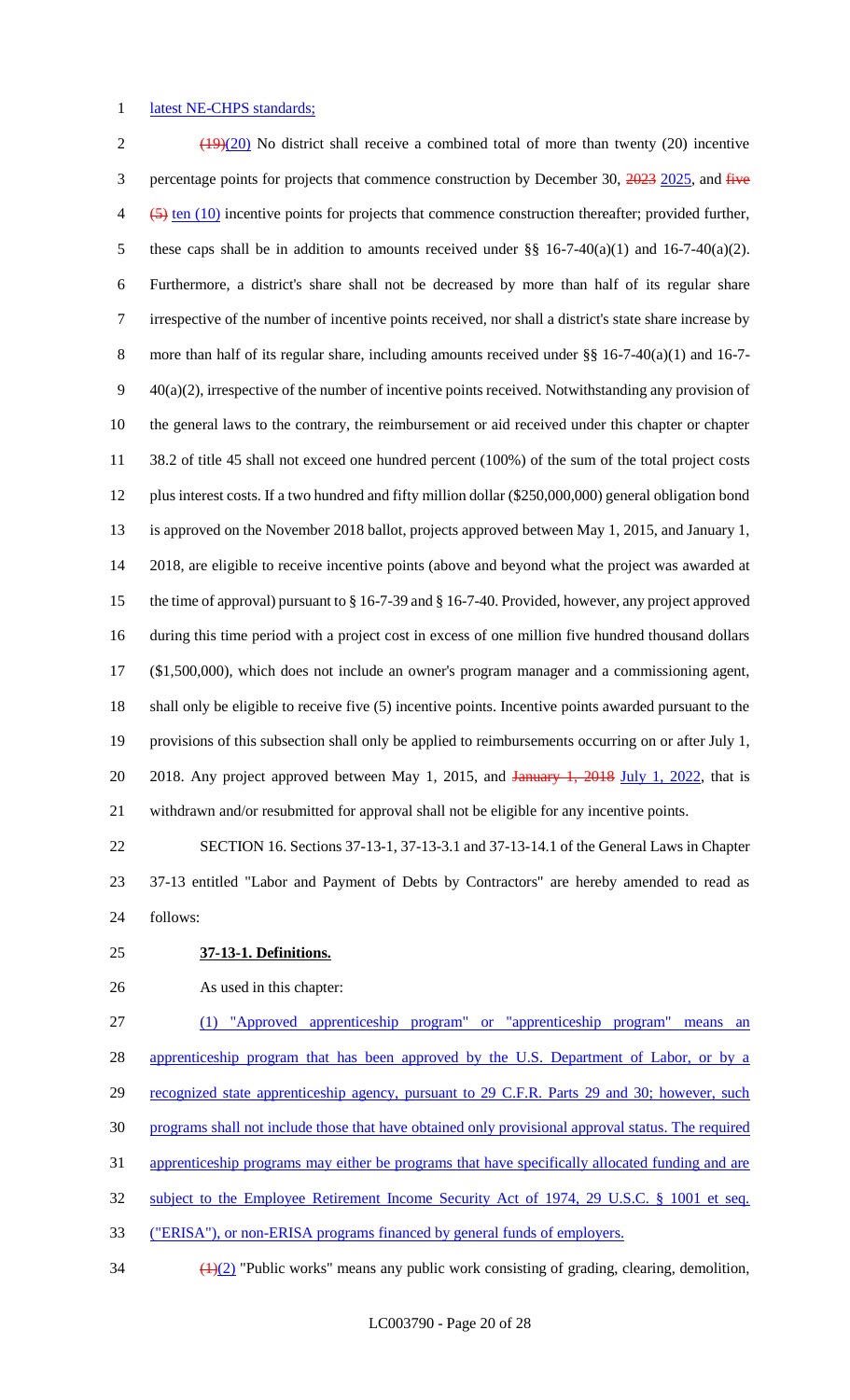improvement, completion, repair, alteration, or construction of any public road or any bridge, or portion thereof, or any public building, or portion thereof, or any heavy construction, or any public works projects of any nature or kind whatsoever.

- (3) "School construction contract" means any construction contract for a school building or any school-related facility that is funded with public money.
- $\frac{(2)(4)}{2}$  "School transportation services" means those transportation and related services provided for the transportation of public and private students pursuant to §§ 16-21-1 and 16-21.1- 8.
- (5) "User agency" means the state, municipality, quasi-governmental agency, or other 10 entity that is responsible for management of a school construction contract.
- 

# **37-13-3.1. State public works contract apprenticeship requirements.**

 Notwithstanding any laws to the contrary, all general contractors and subcontractors who perform work on any public works contract awarded by the state after passage of this act and valued at one million dollars (\$1,000,000) or more shall employ apprentices required for the performance of the awarded contract. The number of apprentices shall comply with the apprentice-to-16 journeyman ratio for each trade approved by the apprenticeship council of the department of labor 17 and training department of labor and training. To the extent that any of the provisions contained in this section conflict with the requirements for federal aid contracts, federal law and regulations shall control.

# The provisions of this section shall not apply to contracts for school transportation services.

# **37-13-14.1. Enforcement -- Hearings.**

 (a) Before issuing an order or determination, the director of labor and training shall order a hearing thereon at a time and place to be specified, and shall give notice thereof, together with a copy of the complaint or the purpose thereof, or a statement of the facts disclosed upon investigation, which notice shall be served personally or by mail on any person, firm, or corporation affected thereby. The person, firm, or corporation shall have an opportunity to be heard in respect to the matters complained of at the time and place specified in the notice, which time shall be not less than five (5) days from the service of the notice personally or by mail. The hearing shall be 29 held within ten (10) thirty (30) days from the order of hearing. The hearing shall be conducted by the director of labor and training or his or her designee. The hearing officer in the hearing shall be deemed to be acting in a judicial capacity and shall have the right to issue subpoenas, administer oaths, and examine witnesses. The enforcement of a subpoena issued under this section shall be regulated by Rhode Island civil practice law and rules. The hearing shall be expeditiously conducted, and upon such hearing, the hearing officer shall determine the issues raised thereon and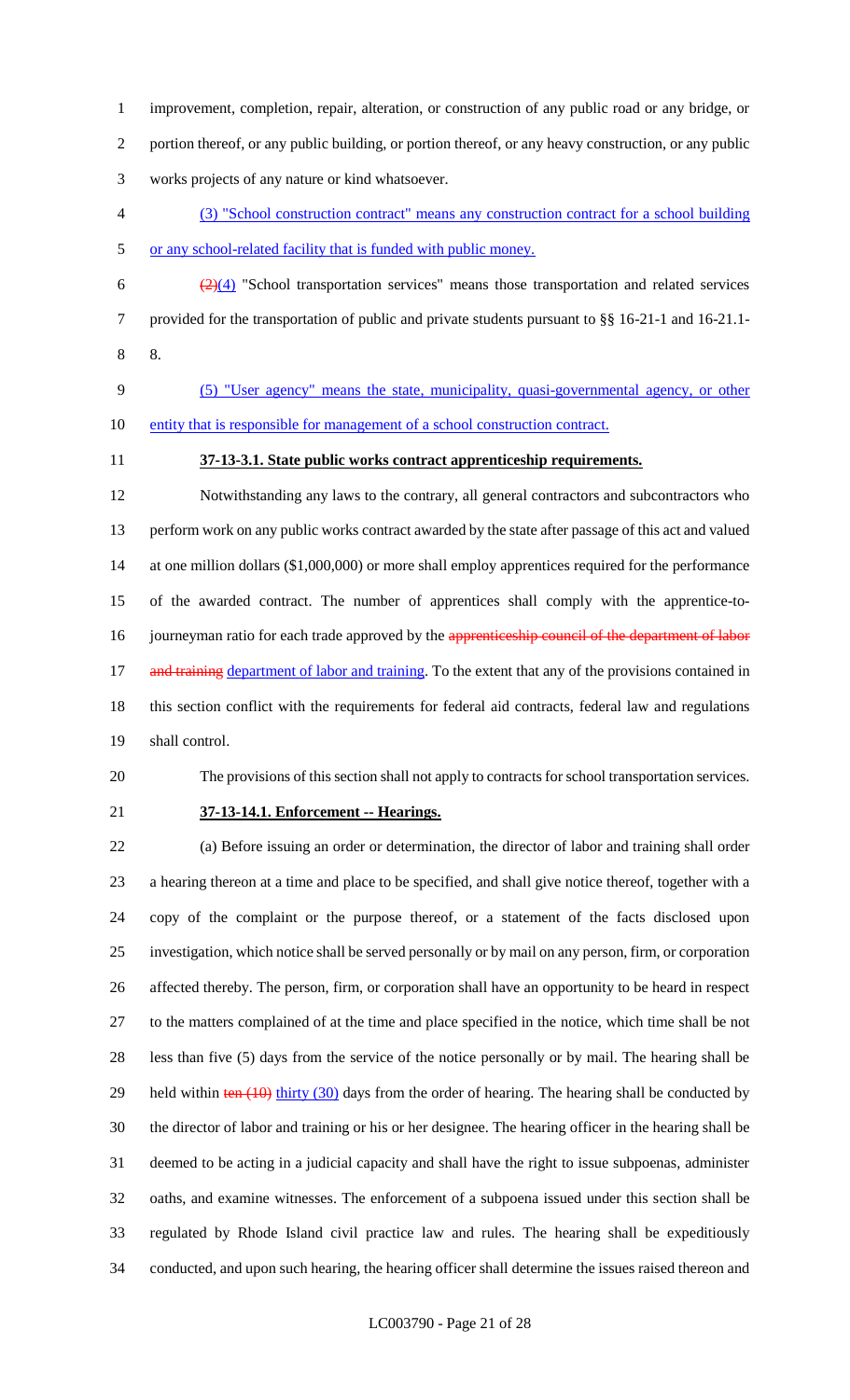1 shall make a determination and enter an order within  $\frac{\tan(10)}{\tan(10)}$  thirty (30) days of the close of the hearing, and forthwith serve a copy of the order, with a notice of the filing thereof, upon the parties to the proceeding, personally or by mail. The order shall dismiss the charges or direct payment of wages or supplements found to be due, including interest at the rate of twelve percentum (12%) per annum from the date of the underpayment to the date of payment, and may direct payment of reasonable attorney's fees and costs to the complaining party.

 (b) In addition to directing payment of wages or supplements including interest found to be due, the order shall also require payment of a further sum as a civil penalty in an amount up to three times the total amount found to be due. Further, if the amount of salary owed to an employee pursuant to this chapter but not paid to the employee in violation of thereof exceeds five thousand 11 dollars (\$5,000), it shall constitute a misdemeanor and shall be referred to the office of the attorney general. The misdemeanor shall be punishable for a period of not more than one year in prison and/or fined not more than one thousand dollars (\$1,000). In assessing the amount of the penalty, due consideration shall be given to the size of the employer's business, the good faith of the employer, the gravity of the violation, the history of previous violations, and the failure to comply with recordkeeping or other nonwage requirements. The surety of the person, firm, or corporation found to be in violation of the provisions of this chapter shall be bound to pay any penalties assessed on such person, firm, or corporation. The penalty shall be paid to the department of labor and training for deposit in the state treasury; provided, however, it is hereby provided that the general treasurer shall establish a dedicated "prevailing wages enforcement fund" for the purpose of depositing the penalties paid as provided herein. There is hereby appropriated to the annual budget of the department of labor and training the amount of the fund collected annually under this section, to be used at the direction of the director of labor and training for the sole purpose of enforcing prevailing wage rates as provided in this chapter.

 (c) For the purposes of this chapter, each day or part thereof of violation of any provision of this chapter by a person, firm, or corporation, whether the violation is continuous or intermittent, shall constitute a separate and succeeding violation.

 (d) In addition to the above, any person, firm, or corporation found in violation of any of the provisions of this chapter by the director of labor and training, an awarding authority, or the hearing officer, shall be ineligible to bid on, or be awarded work by, an awarding authority or perform any such work for a period of no less than eighteen (18) months and no more than thirty- six (36) months from the date of the order entered by the hearing officer. Once a person, firm, or corporation is found to be in violation of this chapter, all pending bids with any awarding authority shall be revoked, and any bid awarded by an awarding authority prior to the commencement of the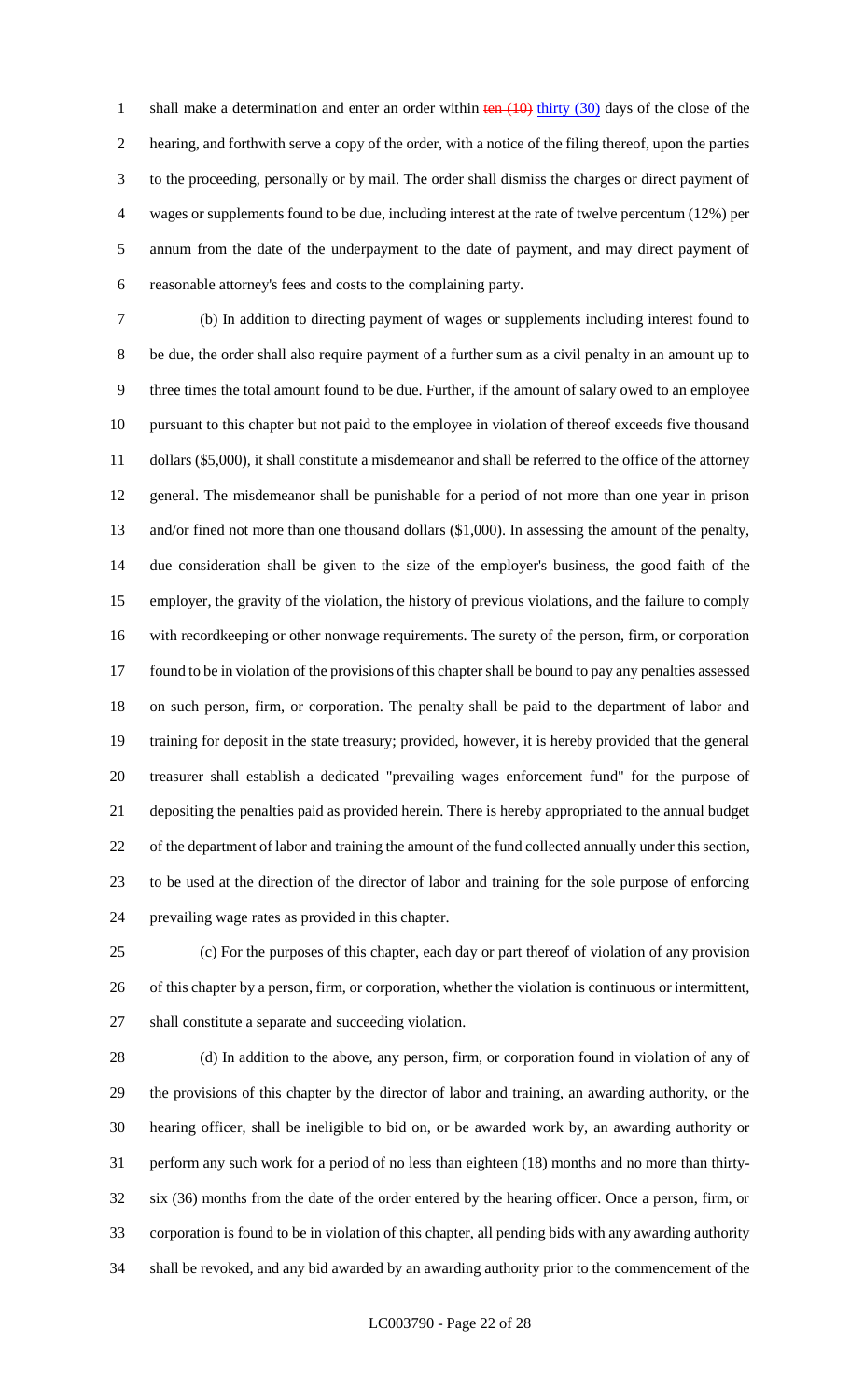work shall also be revoked.

 (e) In addition to the above, any person, firm, or corporation found to have committed two (2) or more willful violations in any period of eighteen (18) months of any of the provisions of this chapter by the hearing officer, which violations are not arising from the same incident, shall be ineligible to bid on, or be awarded work by, an awarding authority or perform any work for a period of sixty (60) months from the date of the second violation.

 (f) The order of the hearing officer shall remain in full force and effect unless stayed by order of the superior court.

 (g) The director of labor and training, awarding authority, or hearing officer shall notify the bonding company of any person, firm, or corporation suspected of violating any section of this chapter. The notice shall be mailed certified mail and shall enumerate the alleged violations being investigated.

 (h) In addition to the above, any person, firm, or corporation found to have willfully made 14 a false or fraudulent representation on certified payroll records or in reporting their apprenticeship 15 information to any governmental agency shall be referred to the office of the attorney general. A first violation of this section shall be considered a misdemeanor and shall be punishable for a period of not more than one year in prison and/or fined one thousand dollars (\$1,000). A second or subsequent violation of this section shall be considered a felony and shall be punishable for a period of not more than three (3) years imprisonment, a fine of three thousand dollars (\$3,000), or both. Further, any person, firm, or corporation found to have willfully made a false or fraudulent 21 representation on certified payroll records <u>or in reporting their apprenticeship information to any</u> 22 governmental agency shall be required to pay a civil penalty to the department of labor and training in an amount of no less than two thousand dollars (\$2,000) and not greater than fifteen thousand dollars (\$15,000) per representation.

 SECTION 17. Chapter 37-13 of the General Laws entitled "Labor and Payment of Debts by Contractors" is hereby amended by adding thereto the following section:

**37-13-3.3. School construction contract apprenticeship requirements.** 

 (a) Notwithstanding any laws to the contrary, all specifications in any invitations to bid on 29 any school construction contract valued at five million dollars (\$5,000,000) or more shall include a requirement that all bidders responding to an invitation to bid on a school construction contract shall have an approved apprenticeship program for all suitable crafts or trades as determined by the 32 state department of labor and training that will be employed on the project at the time of bid. All bidders responding to such invitation to bid shall also provide proof in the bid package of the existence of an approved apprenticeship program for all suitable crafts or trades as determined by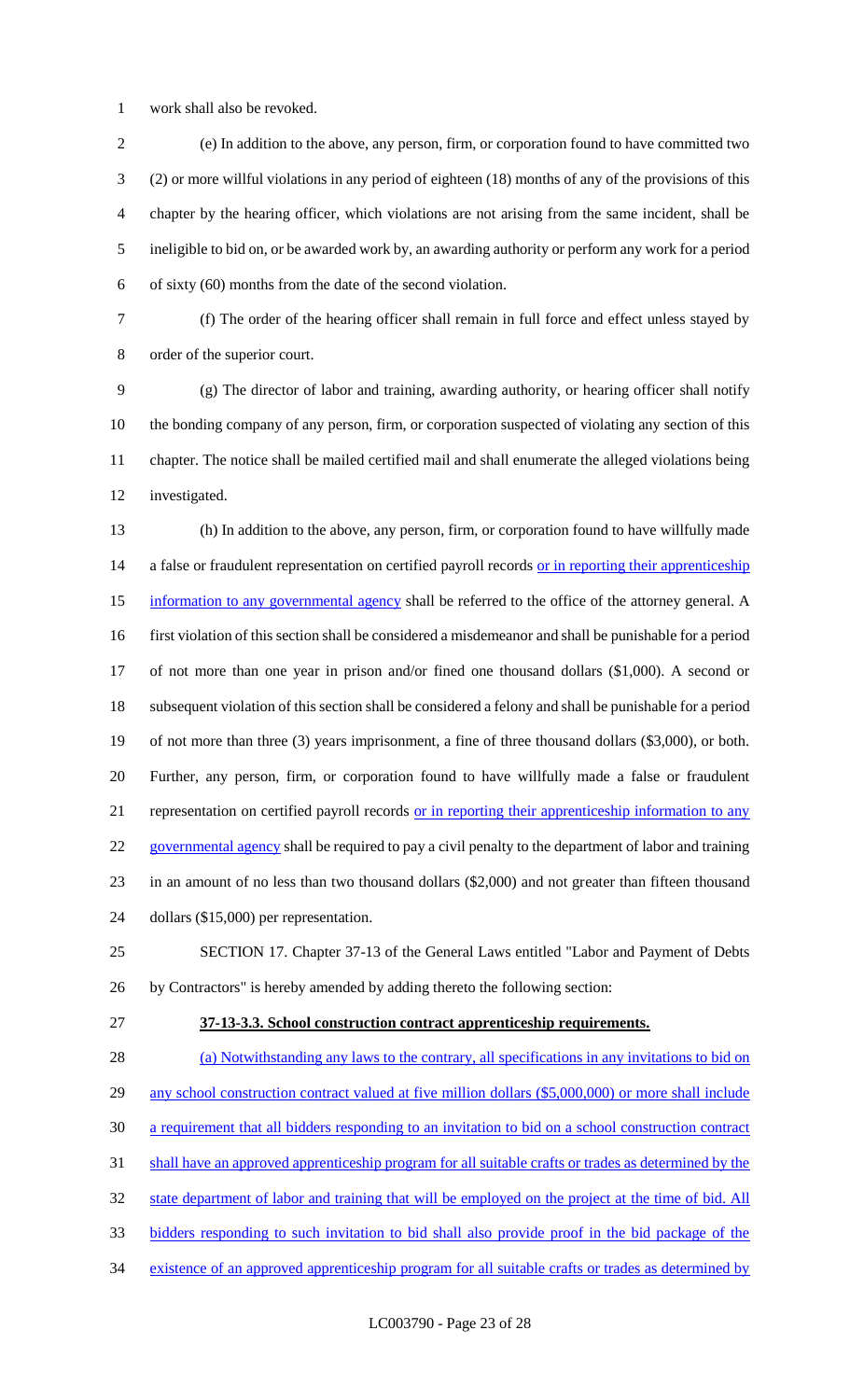| $\mathbf{1}$   | the state department of labor and training that will be employed on the project by all contractors        |
|----------------|-----------------------------------------------------------------------------------------------------------|
| $\overline{c}$ | and subcontractors needed for the project. All general contractors and subcontractors who perform         |
| 3              | work on any school construction contract valued at five million dollars (\$5,000,000) or more that        |
| 4              | is awarded after passage of this section shall ensure that no less than ten percent (10%) of the labor    |
| 5              | hours worked on the project shall be performed by apprentices for all suitable crafts or trades as        |
| 6              | determined by the state department of labor and training that will be employed on the project. The        |
| 7              | provisions of this section shall only apply to contractors and subcontractors with five (5) or more       |
| 8              | employees.                                                                                                |
| 9              | (b) All bids for such school construction contracts valued at five million dollars                        |
| 10             | (\$5,000,000) or more shall fully comply with the intent and purpose of existing state law provisions     |
| 11             | requiring the use of qualified, responsible bidders pursuant to $\S$ 45-55-5, including the criteria that |
| 12             | invitation for such bids shall reference this section when enumerating the objective measurable           |
| 13             | criteria that will be used to make awards, as required by § 45-55-5(b).                                   |
| 14             | (c) For the purposes of this section, the ten percent $(10\%)$ apprenticeship requirement shall           |
| 15             | be applied per month.                                                                                     |
| 16             | (d) Upon petition by a contractor in writing, a user agency may lower the ten percent $(10\%)$            |
| 17             | apprenticeship requirement of this section for a specific project for one or more crafts or trades for    |
| 18             | the following reasons:                                                                                    |
| 19             | (1) The demonstrated lack of availability of apprentices in specific geographic areas; or                 |
| 20             | (2) Participating contractors have demonstrated a good faith effort to comply with the                    |
| 21             | requirements of this section but have not been able to attain the ten percent $(10\%)$ requirement.       |
| 22             | (e) Any determination by a user agency to lower the apprenticeship requirements according                 |
| 23             |                                                                                                           |
|                | to this section shall be provided in writing, to the contractor and to the state department of labor      |
| 24             | and training.                                                                                             |
| 25             | (f) The state department of labor and training shall provide information and technical                    |
| 26             | assistance to any affected user agencies and contractors awarded any school construction contracts        |
| 27             | relative to their obligations under this section.                                                         |
| 28             | (g) Any contractor or subcontractor awarded a school construction contract shall collect                  |
| 29             | and submit the following data for each project covered by this section to the user agency on certified    |
| 30             | payroll forms, as required by § 37-13-13:                                                                 |
| 31             | (1) The name and dollar value of the project being worked on:                                             |
| 32             | The name of each apprentice, categorized by trade or craft; each apprentice's<br>(2)                      |
| 33             | registration number; the name and address of each apprentice's approved apprenticeship program;           |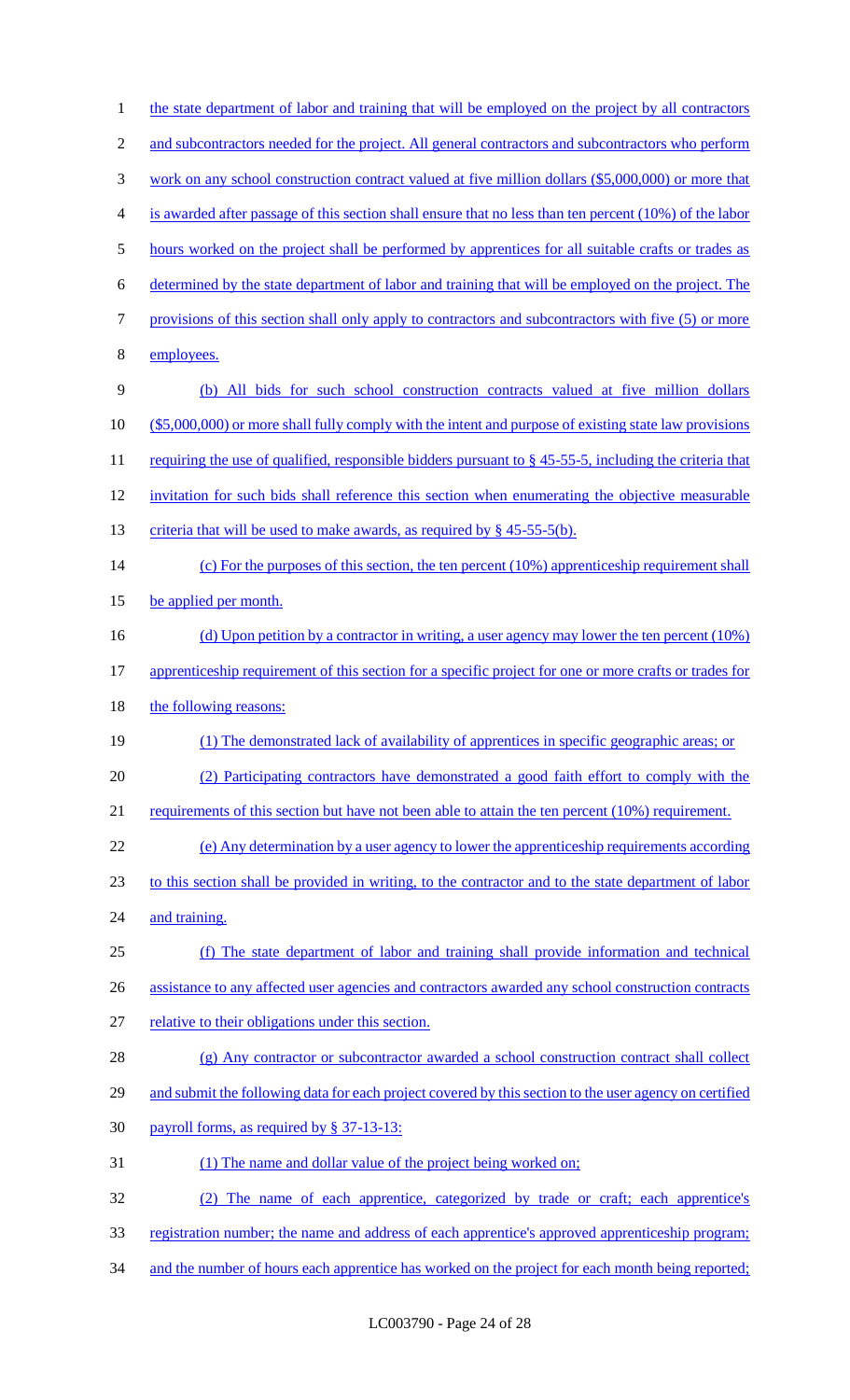- 1 (3) The name of each journey level worker, categorized by trade or craft, and the number
- 2 of hours each has worked on the project for each month being reported; and

3 (4) If applicable, the number, type, and rationale for the exceptions granted.

- 4 (h) Upon receiving the data from any contractor or subcontractor awarded a school 5 construction contract, the user agency shall provide the department of administration and the 6 department of labor and training with said data. The department of administration shall develop 7 procedures for using and comparing said data and shall annually publish a report with aggregate 8 data related to apprenticeships. 9 (i) The user agency shall withhold the next scheduled payment to any contractor or
- 10 subcontractor who does not submit the information required by the provisions of this section and 11 shall also notify the director of labor and training of the contractor's noncompliance. The user 12 agency shall withhold final payment until all of the information required by the provisions of this 13 section has been provided.
- 14 (j) The department of labor and training may also impose a penalty of up to five hundred 15 dollars (\$500) for each calendar day that any contractor or subcontractor does not comply with the 16 requirement to submit data pursuant to the provisions of this section, as determined by the director 17 of labor and training. Such penalty shall be paid by the contractor or subcontractor to the department 18 of labor and training. Mere errors or omissions shall not be grounds for imposing a penalty under 19 this subsection. The severity of any penalties shall be based on the facts and circumstances involved
- 20 in the violation, including whether there are repeat or multiple violations and/or willful conduct.
- 21 (k) Any penalties assessed pursuant to the provisions of this section shall be paid to the
- 22 department of labor and training's dedicated "prevailing wages enforcement fund."
- 23 (l) Failure of the contractors and subcontractors required to utilize apprentices or be
- 24 exempted shall be considered a material breach of their school construction contract, and they shall
- 25 be subject to any and all applicable penalties under their contract with the user agency.
- 26 (m) Any contractor or subcontractor aggrieved by any action taken by the director of the

27 state department of labor and training or his or her designated hearing officer, pursuant to the

- 28 provisions of chapter 13 of title 37, may obtain a review thereof for the purpose of obtaining relief
- 29 from the action or lack of action, pursuant to § 37-13-15.
- 30 (n) To the extent that any of the provisions contained in § 37-13-3.3 conflict with the
- 31 requirements for federal aid contracts, federal law and regulations shall control.
- 32 SECTION 18. Section 45-38.2-4 of the General Laws in Chapter 45-38.2 entitled "School
- 33 Building Authority Capital Fund" is hereby amended to read as follows:
- 34 **45-38.2-4. Payment of state funds.**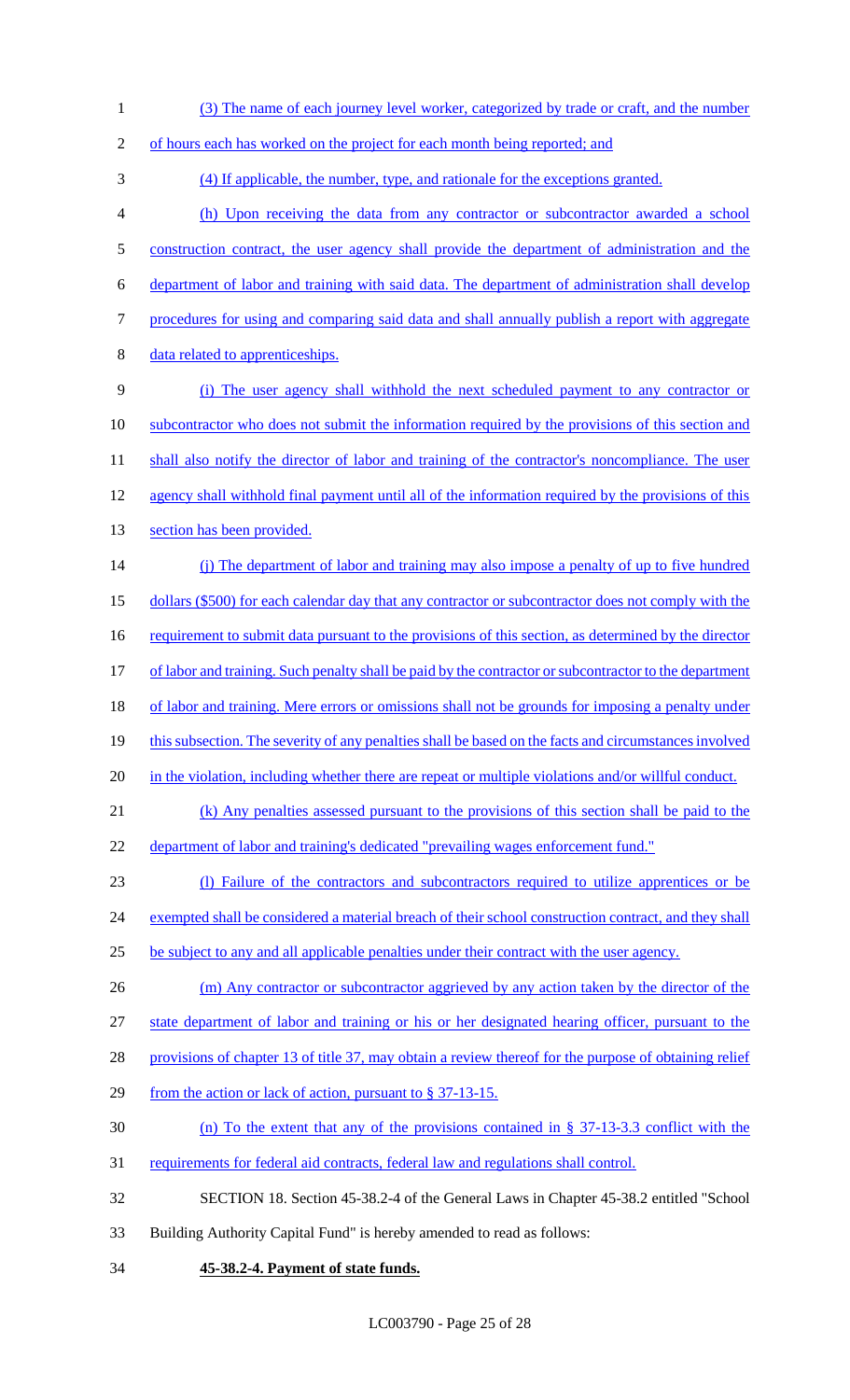(a) Subject to the provisions of subsection (b), upon the written request of the corporation, the general treasurer shall pay to the corporation, from time to time, from the proceeds of any bonds or notes issued by the state for the purposes of this chapter or funds otherwise lawfully payable to the corporation for the purposes of this chapter, such amounts as shall have been appropriated or lawfully designated for the fund. All amounts so paid shall be credited to the fund in addition to any other amounts credited or expected to be credited to the fund.

 (b) The corporation and the state may enter into, execute, and deliver one or more agreements setting forth or otherwise determining the terms, conditions, and procedures for, and the amount, time, and manner of payment of, all amounts available from the state to the corporation under this section.

 (c) The corporation, per order of the school building authority capital fund, is authorized to grant a district or municipality its state share of an approved project cost, pursuant to §§ 16-7-39 and 16-77.1-5. Construction pay-as-you-go grants received from the school building authority capital fund shall not be considered a form of indebtedness subject to the provisions of § 16-7-44.

 (d)(1) Notwithstanding the provisions of §§ 45-12-19 and 45-12-20, and notwithstanding city or town charter provisions to the contrary, prior to July 1, 2016, no voter approval shall be required for loans in any amount made to a city or town for the local education agency's share of total project costs.

 (2) Notwithstanding the provisions of §§ 45-12-19 and 45-12-20, and notwithstanding city or town charter provisions to the contrary, on or after July 1, 2016, up to five hundred thousand dollars (\$500,000) may be loaned to a city or town for the local education agency's share of total project costs without the requirement of voter approval.

 (e)(1) Funds from the two hundred fifty million (\$250,000,000) in general obligation 24 bonds, if approved on the November 2018 ballot and from the three hundred million (\$300,000,000) in general obligation bonds, if approved on the November 2022 ballot, shall first be used to support the state share of foundational housing aid and shall be offered to local education agencies on a pay-as-you-go basis and not as a reimbursement of debt service for previously completed projects. (2) Funds to support the state share of foundational housing aid in a given year on a pay- as-you-go basis shall be offered proportionately to local education agencies based on the total state share of foundational housing aid awarded to projects in that year. Funds from the three hundred 31 million (\$300,000,000) in general obligation bonds, if approved on the November 2022 ballot, shall be offered to projects approved after January 1, 2022, and a minimum of fifty million (\$50,000,000) of these funds must be allocated to local education agencies with high economic need, as defined

34 by the school building authority.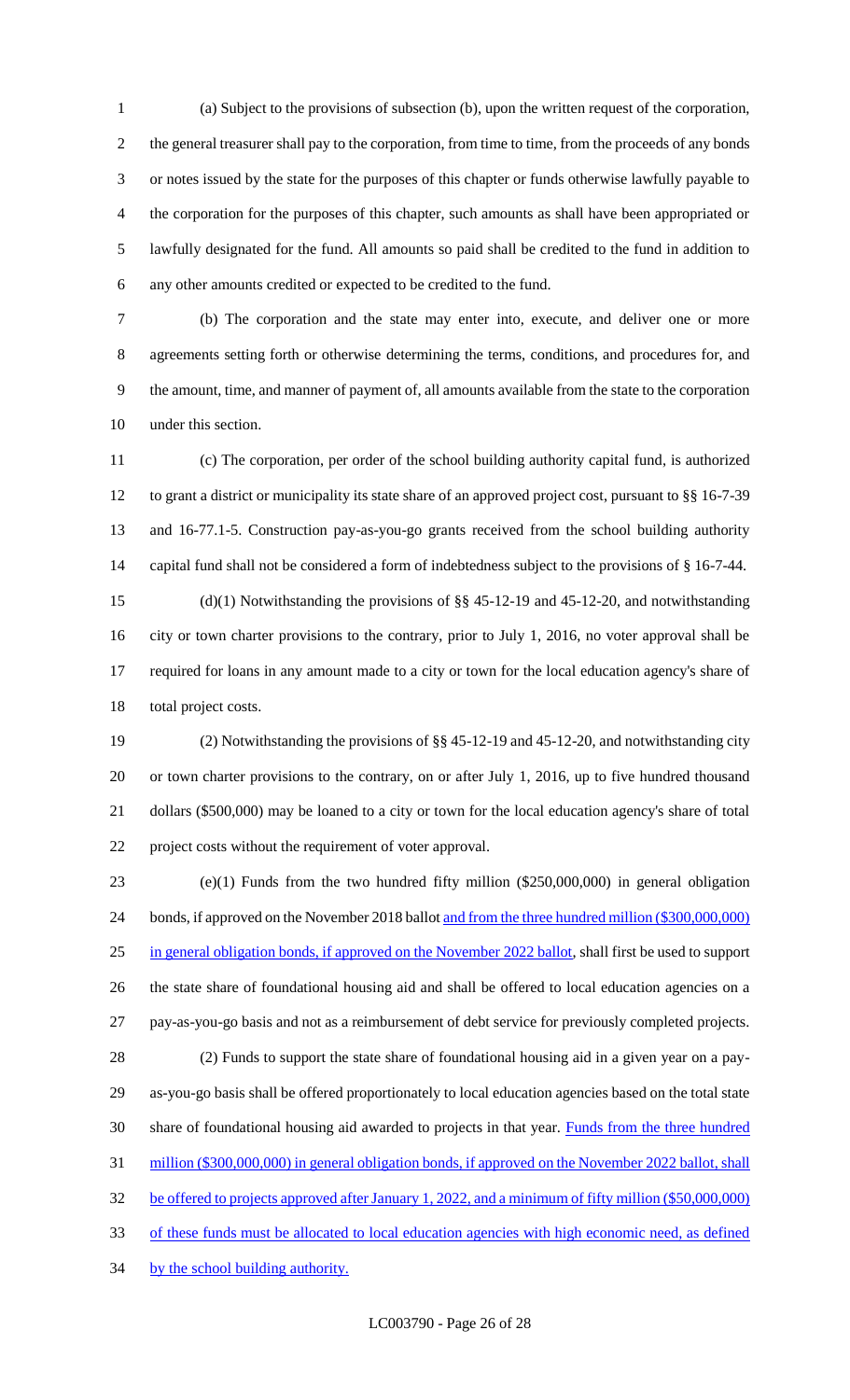(3) Any excess funds may be transferred to the school building authority capital fund in an amount not to exceed five percent (5%) of any amount of bonds issued in a given year.

 (f) Notwithstanding any provision to the contrary, the term of any bond, capital lease, or other financing instrument shall not exceed the useful life of the project being financed.

 (g) In accordance with §§ 45-10-5.1 and 45-10-6, the auditor general shall give guidance to municipalities and school districts on the uniform financial reporting of construction debt authorized and issued, and on funding received from the state within ninety (90) days of the passage of this article.

 SECTION 19. Effective Date. -- Sections 1, 2, 3, 11, 12, 13, 14, 15, 16, 17, and 18 of this act shall take effect upon passage. Sections 15, 16, and 17 shall be effective for all contacts entered into on or after July 1, 2022. The remaining sections of this act shall take effect when and if the state board of elections shall certify to the secretary of state that a majority of the qualified electors voting on the propositions contained in section 1 hereof have indicated their approval of all or any projects thereunder.

#### ======== LC003790 ========

LC003790 - Page 27 of 28